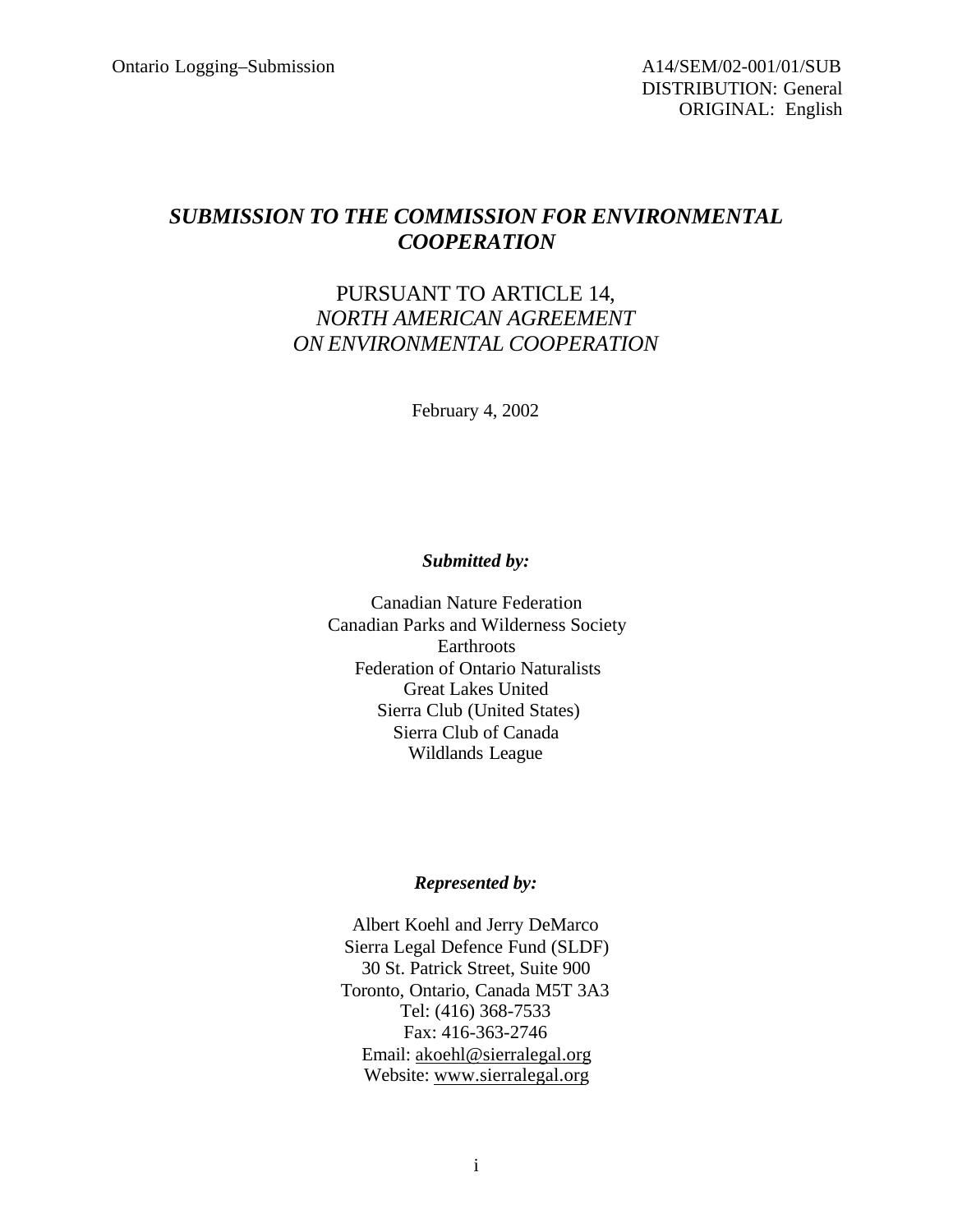DISTRIBUTION: General ORIGINAL: English

#### **THE SUBMITTING ORGANIZATIONS** ("the Submitters")

#### *Canadian Nature Federation*

#606 - 1 Nicholas St. Ottawa, Ontario, Canada K1N 7B7 Tel: 613-562-3447 Fax: 613-562-3371 Email: cnf@cnf.ca Website: www.cnf.ca

#### *Canadian Parks and Wilderness Society*

#506 - 880 Wellington Street Ottawa, Ontario, Canada K1R 6K7 Tel: 613-569-7226 Fax: 613-569-7098 Email info@cpaws.org Website: www.cpaws.org

#### *Earthroots*

#410 - 401 Richmond St. West Toronto, Ontario, Canada M5V 3A8 Tel: 416-599-0152 Fax: 416-340-2429 Email: info@earthroots.org Website: www.earthroots.org

#### *Federation of Ontario Naturalists*

355 Lesmill Road Don Mills, Ontario, Canada, M3B 2W8 Tel: (416) 444-8419 Fax: (416) 444-9866 Email: info@ontarionature.org Website: www.ontarionature.org

#### *Great Lakes United*

Cassety Hall - Buffalo State College 1300 Elmwood Avenue Buffalo, NY, U.S.A. 14222 Tel: 716-886-0142 Fax: 716-886-0303 Email: glu@glu.org Website: www.glu.org

### *Sierra Club (United States)*

85 Second Street, Second Floor, San Francisco, CA, U.S.A. 94105 Tel: 415-977-5500 Fax: 415-977-5799 Email: information@sierraclub.org Website: www.sierraclub.org

#### *Sierra Club of Canada*

#412-1 Nicholas St. Ottawa, Ontario, Canada K1N 7B7 Tel: 613-241-4611 Fax: 613-241-2292 Email: sierra@web.ca Website: www.sierraclub.ca

#### *Wildlands League*

#380 - 401 Richmond St. West Toronto, Ontario, Canada M5V 3A8 Tel. 416-971-9453 Fax: 416-979-3155 Email: info@wildlandsleague.org Website: www.wildlandsleague.org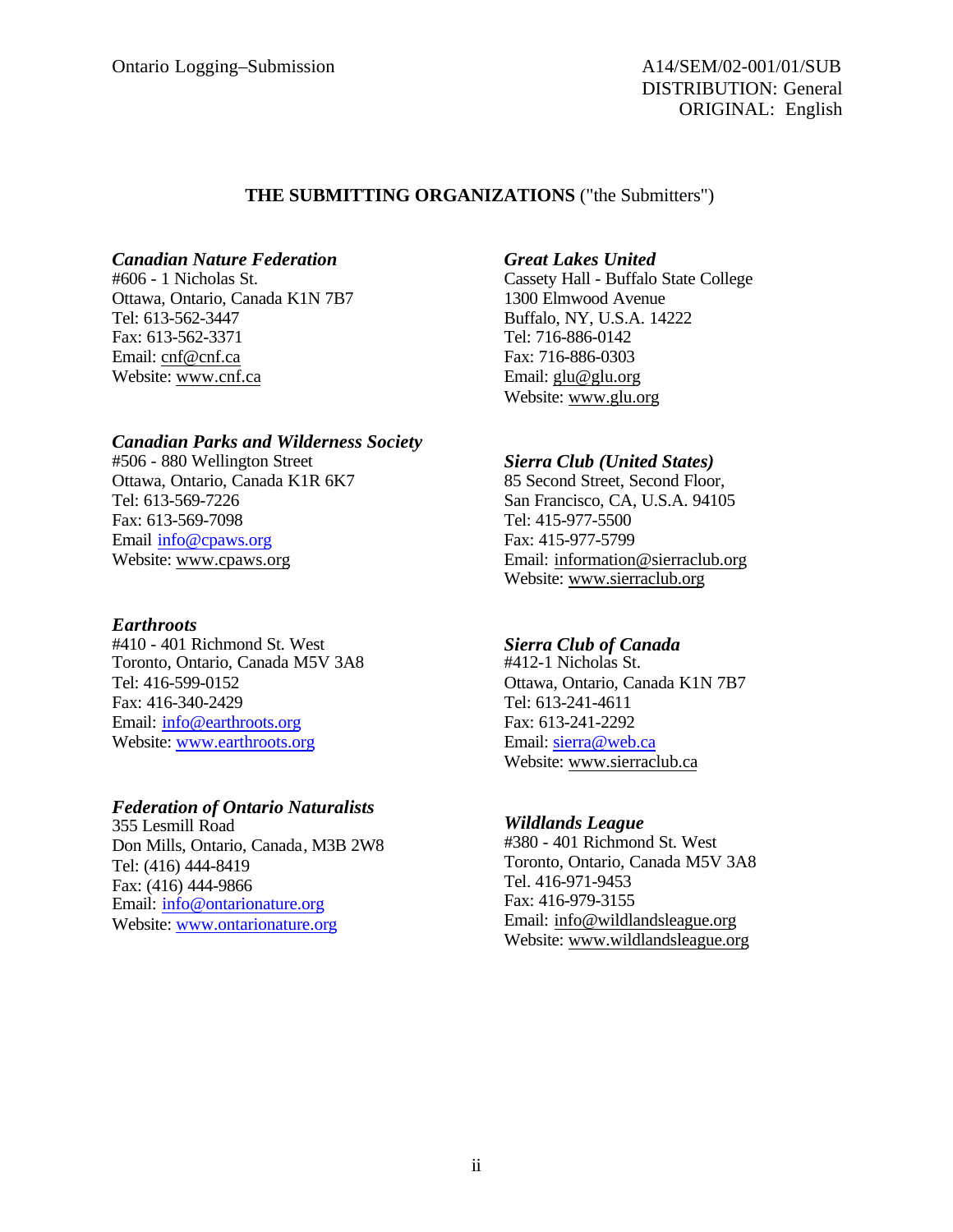# **INDEX**

# **I. SUMMARY**

## **II. THE LAW**

- a. Subsection 6(a) of the *Migratory Birds Regulations*
- b. History of the law
- c. The penalties
- d. Subs. 6(a), MBR is an environmental law
- e. Enforcement agencies
- f. Article 5, NAAEC: Canada must effectively enforce environmental laws
- g. Article 14, NAAEC: Recourse to the CEC for a failure to enforce

# **III. THE EVIDENCE**

- a. Why we protect migratory birds
- b. The destruction of migratory bird nests: statistical data and other information
- c. Lack of federal input to Ontario *Forest Management Plans*
- d. The U.S. experience
- e. Environment Canada is not enforcing subs. 6(a), MBR

# **VI. ENFORCEMENT ISSUES.**

- a. The failure to enforce is not a justifiable exercise of prosecutorial discretion
- b. The failure to enforce is not justifiable as a *bona fide* allocation of resources
- c. Non-enforcement initiatives do not negate the need for enforcement
- d. Canada does not follow its own Wildlife Enforcement Policy

# **V. ARTICLE 14: IS THIS A SUBMISSION THE CEC "MAY CONSIDER"?**

- a. The submission is in a language designated by Canada
- b. The submitting organizations are properly identified
- c. The information provided is sufficient
- d. The submission promotes enforcement of Canadian law
- e. The matter has been communicated to the relevant Canadian authority
- f. The submission is filed by North American organizations

# **VI. ARTICLE 14: IS A RESPONSE UNDER ARTICLE 14, NAAEC MERITED?**

- a. There is harm to the submitting organizations
- b. Further study of the matters raised will advance the goals of the NAAEC
- c. The problem with private remedies under Canadian law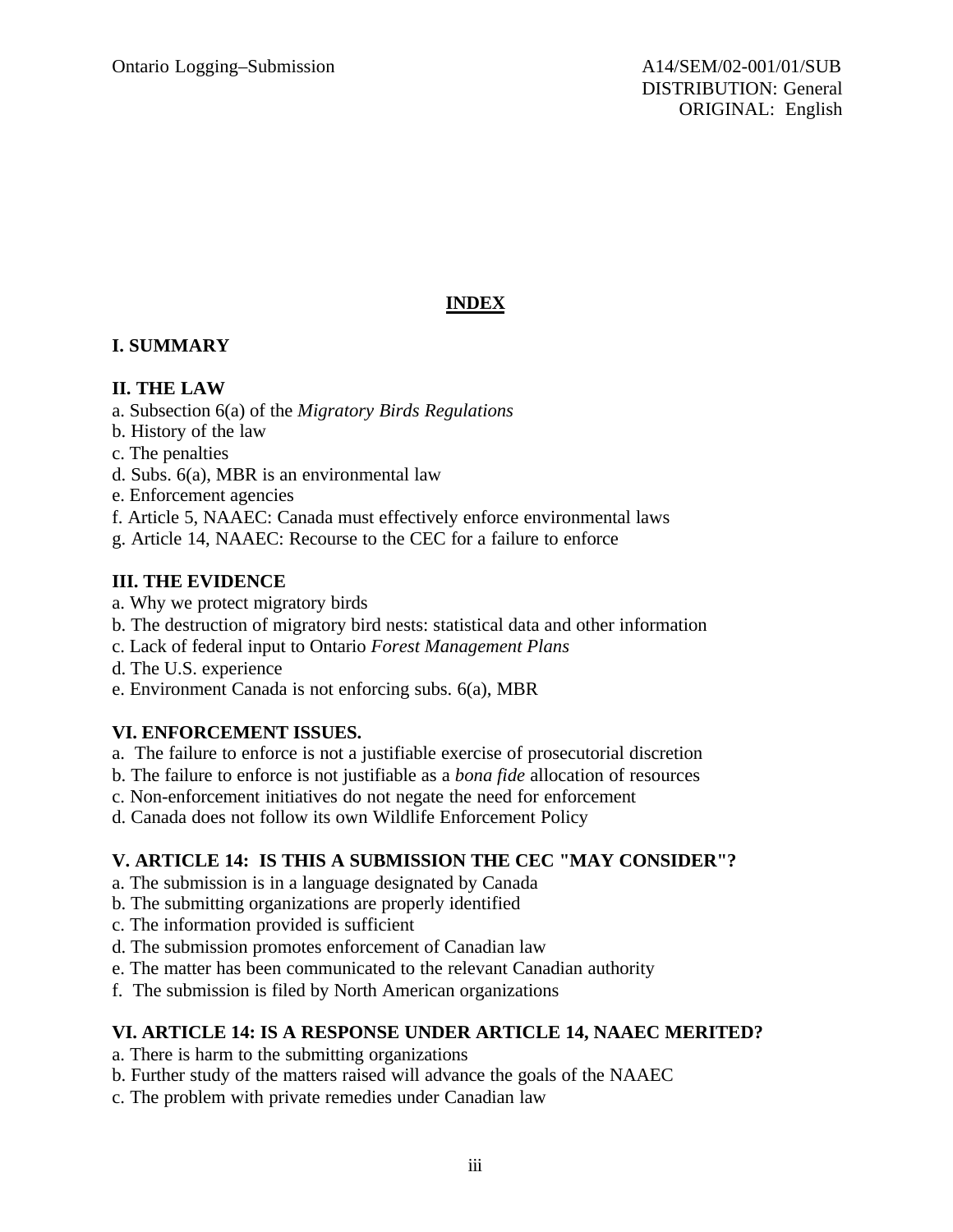d. The submission is primarily drawn from research

### **VII. CONCLUSION**

### *Legislation and regulation are only as good as their enforcement.*

Canada's *Compliance and Enforcement Policy for Wildlife*<sup>1</sup>

*Wildlife and its habitat are very important to Canadians. They are reflected in the image Canadians have of themselves and of their country. They have great aesthetic value and provide recreation and relaxation benefits. They are an integral part of the cultural heritage of aboriginal peoples and are a resource of significant economic value. For these and other reasons, Canadians are determined to conserve their wildlife heritage. In order to protect wildlife and its habitat, to maintain and restore biological processes and biodiversity, and to ensure that all uses of wildlife are sustainable, Canadians have taken on local, national, and international obligations.*

Canada's *Compliance and Enforcement Policy for Wildlife<sup>2</sup>*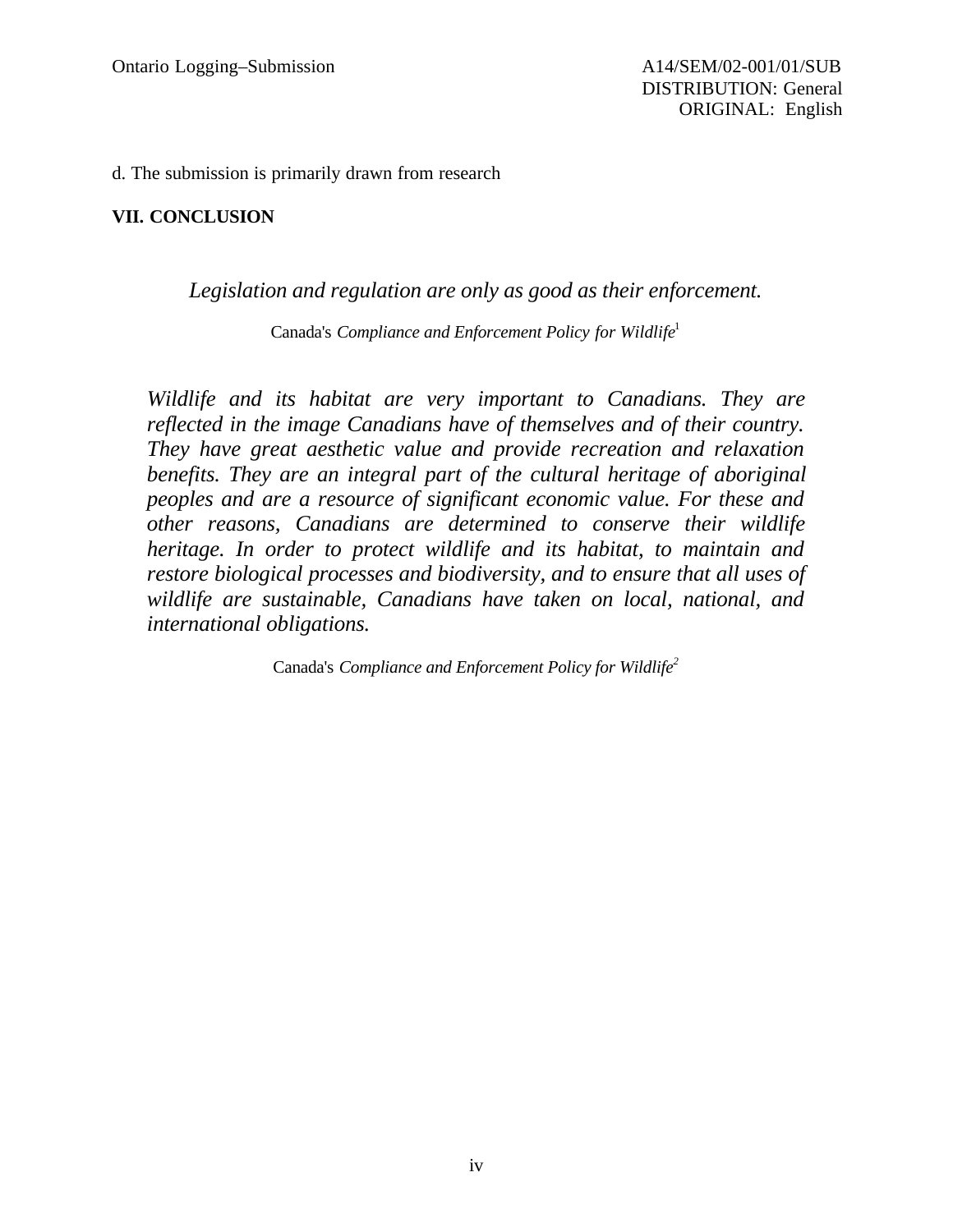# **I. SUMMARY**

In this submission, we identify the failure of the Canadian Government to effectively enforce subsection 6(a) of the *Migratory Birds Regulations*<sup>3</sup> against the logging industry in Ontario. We rely on Article 14 of the *North American Agreement on Environmental Cooperation* to assert that a response from Canada is merited for the failure to enforce this environmental law.

Subs. 6(a) of this regulation makes it an offence to disturb, destroy or take a nest or egg of a migratory bird. The regulation was made under the *Migratory Birds Convention Act, 1994.*<sup>4</sup> This Act is the successor of Canadian legislation first passed over 80 years ago to implement an international treaty to protect migratory birds.

Our research, based on statistical data, estimates that in the year 2001 clear-cutting activity in Ontario destroyed over 85,000 migratory bird nests in specified areas.

Environment Canada, through its agency the Canadian Wildlife Service, is primarily responsible for enforcing the Act. Virtually no action has been taken to enforce subs. 6(a) of the regulation against logging companies, logging contractors and independent operators. Indeed, despite the estimated widespread destruction of bird nests, an *Access to Information* request revealed no investigations or charges in Ontario for a violation of subs. 6(a).

The failure to enforce subs. 6(a) compromises crucial public and private interests in protecting migratory birds. In addition to the harmful impact on the migratory bird population itself there are negative consequences for wildlife biodiversity, tourism, respect for the law, fair competition within the logging industry, and healthy wood stocks.

# **II. THE LAW**

### **a. Subsection 6(a) of the** *Migratory Birds Regulations*

Subs. 6(a), *Migratory Birds Regulations* ("MBR") is a regulation made under the authority of the *Migratory Birds Convention Act, 1994* ("MBCA"). It says no person shall:

**disturb, destroy or take a nest, egg, nest shelter, eider duck shelter or duck box of a migratory bird … except under authority of a permit therefor**.

### **b. History of the law**

In 1916, the governments of the United Kingdom, on behalf of Canada, and the United States signed a treaty ("the 1916 Convention") to "protect birds that traverse parts of Canada and the US in the course of their annual migration". The 1916 Convention, one of the oldest international agreements for environmental protection, said about migratory birds:

… many of these species are of great value as a source of food or in destroying insects which are injurious to forests and forage plants on the public domain, as well as to agricultural crops in both Canada and the United States, but are nevertheless in danger of extermination through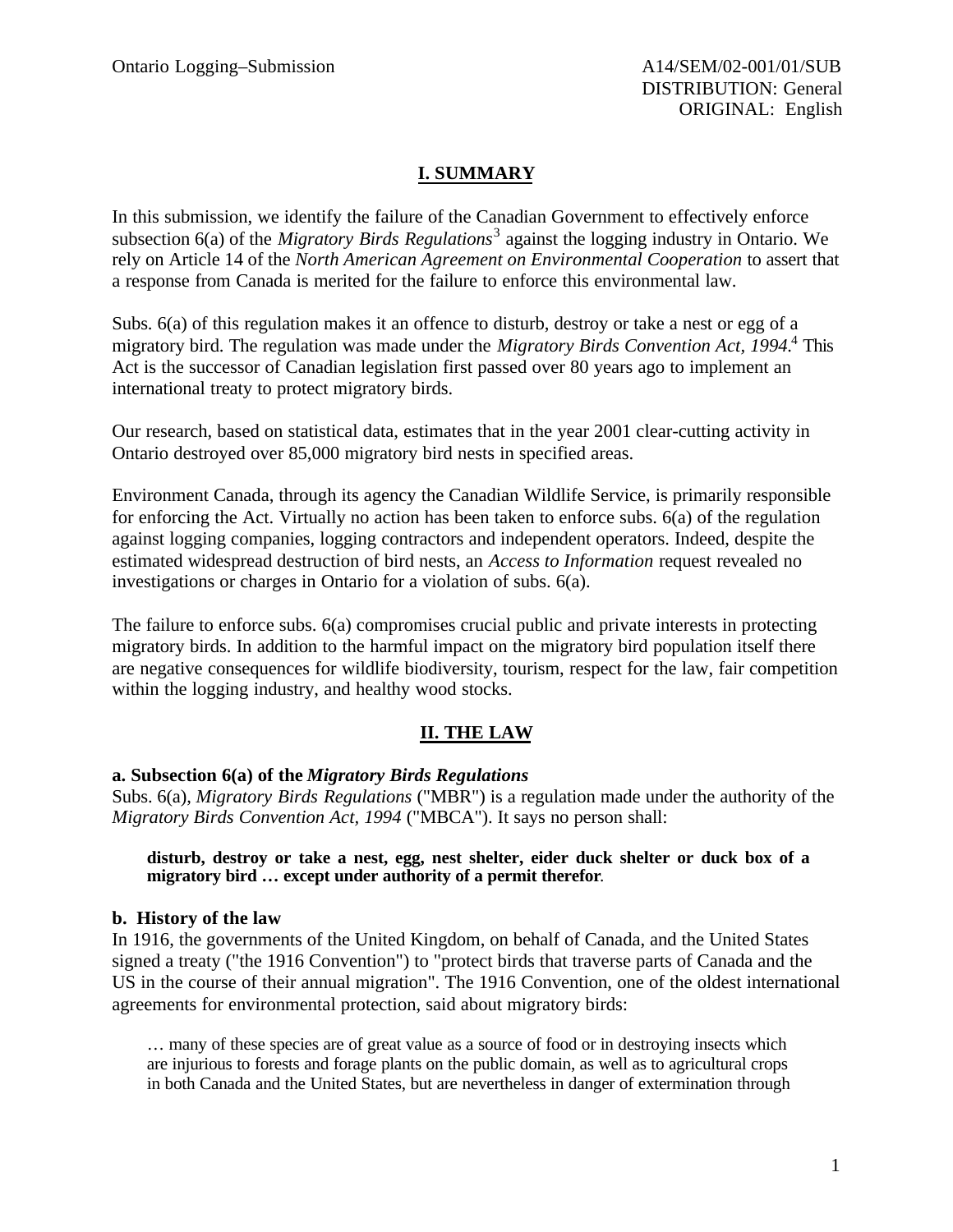lack of adequate protection during the nesting season or while on their way to and from their breeding grounds…

[The governments] being desirous of saving from indiscriminate slaughter and of insuring the preservation of such migratory birds as are either useful to man or are harmless, have resolved to adopt some uniform system of protection which shall effectively accomplish such objects...<sup>5</sup>

In 1917 the government of Canada passed the first *Migratory Birds Convention Act* in order to implement the 1916 Convention. This law was replaced in 1994 by the current statute. The MBCA, among other things, modernized the language of the earlier Act and updated and enhanced certain enforcement provisions.

Subs. 12(1) of the MBCA allows the Government to make regulations to carry out the Act and the Convention, including regulations to prohibit the killing or taking of migratory birds and nests, and for issuing permits for the killing or taking of birds or nests.<sup>6</sup>

In 1999, a protocol between Canada and the United States ("the Protocol") was ratified<sup>7</sup> to amend the 1916 Convention. The Protocol reaffirmed the commitment of both countries to the purposes and objectives of the original convention. It recognized certain rights of aboriginal peoples and amended and updated  $8$  the 1916 Convention "to enable effective actions to be taken to improve the conservation of migratory birds…" Canada and the U.S.A. declared themselves,

Committed to the long-term conservation of shared species of migratory birds for their nutritional, social, cultural, spiritual, ecological, economic, and aesthetic values through a more comprehensive international framework that involves working together to cooperatively manage their populations, regulate their take, protect the lands and waters on which they depend, and share research and survey information...<sup>9</sup>

### **c. The penalties**

Violations of subs. 6(a), MBR may be prosecuted by way of summary conviction or as an indictable offence. The penalties are significant and reflect the Parliament of Canada's view about the seriousness of these offences.

Section 13, MBCA provides that for a summary conviction offence, a company faces a maximum fine of \$100,000, an individual a maximum \$50,000 fine. Individuals are also liable to jail terms up to 6 months, or a combination of jail and a fine. For indictable offences, the maximum fines are \$250,000 for a company and \$100,000 for an individual. Individuals are also liable to jail terms up to 5 years, or to both a fine and jail sentence. With subsequent offences the maximum fine to which an individual is liable is doubled.

## **d. Subs. 6(a), MBR is an environmental law**

Subs. 6(a) falls within the Article 45(2), <sup>10</sup> *North American Agreement on Environmental Cooperation* ("NAAEC") definition of an environmental law because the MBCA provides for the protection of migratory birds, a type of wild fauna.<sup>11</sup> Subs. 6(a), MBR is an essential aspect of the MBCA as it protects the nests and eggs of migratory birds.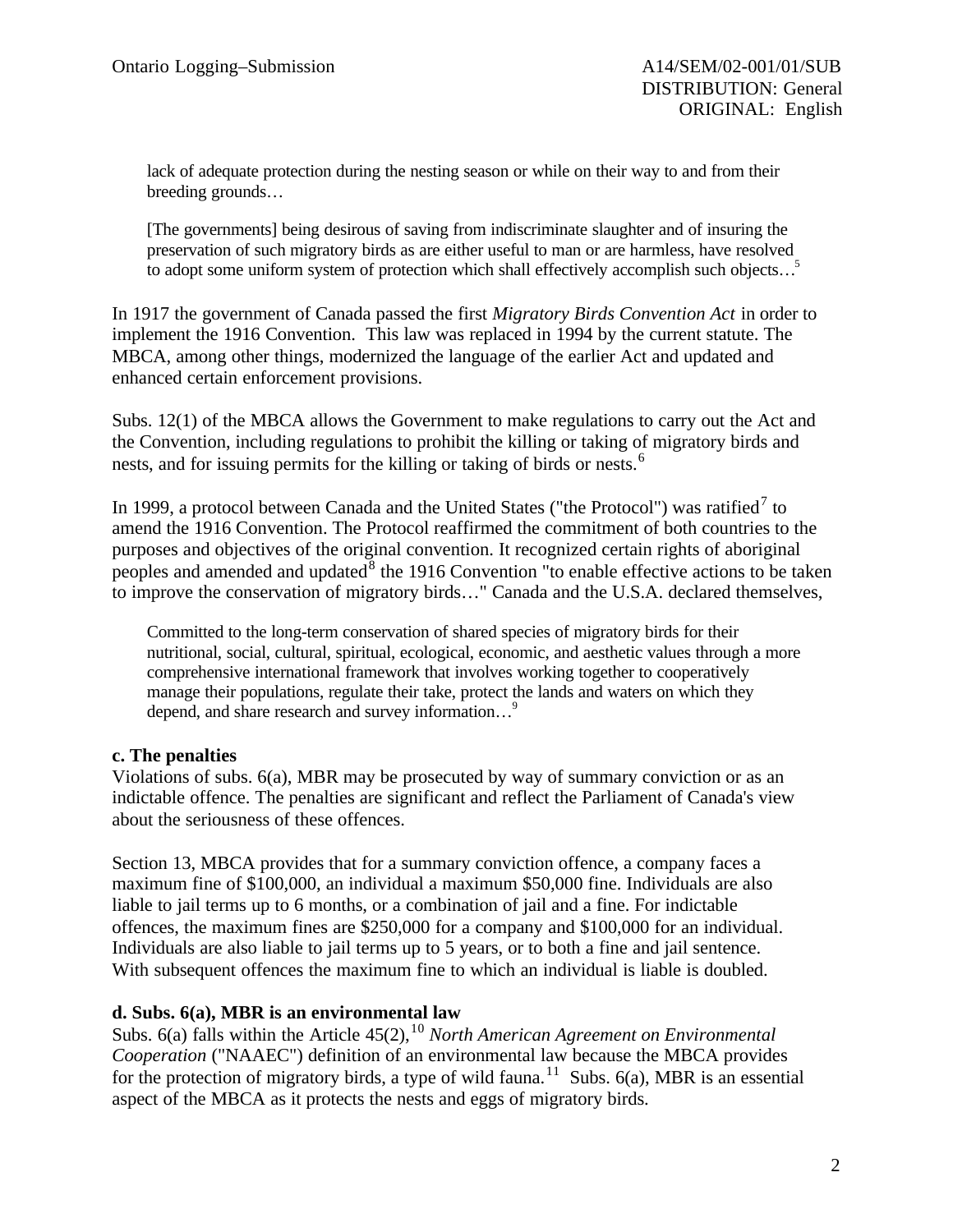### **e. Enforcement agencies**

Subs. 6(1) of the MBCA says,

The Minister may designate any person or class of persons to act as game officers for the purposes of this Act and the regulations, and all members of the Royal Canadian Mounted Police are game officers for the purposes of this Act and the regulations.

The Minister has appointed<sup>12</sup> Environment Canada ("EC"), through its agency the Canadian Wildlife Service ("the Wildlife Service") to enforce the MBCA. The Wildlife Service says: "[t]he conservation of migratory birds is the joint responsibility of the countries they visit during the breeding, migration, and non-breeding seasons. The recognition of this has led to the development of international treaties" such as the MBCA, to protect these birds.<sup>13</sup> The Wildlife Service says it "is responsible for implementing"<sup>14</sup> the MBCA.

### **f. Article 5, NAAEC: Canada must effectively enforce environmental laws**

The NAAEC, Article 5, *Government Enforcement Action*, <sup>15</sup> requires that each Party "effectively enforce its environmental laws and regulations through appropriate governmental action". The stated aim is to achieve "high levels of environmental protection and compliance with its environmental laws and regulations".

### **g. Article 14, NAAEC: Recourse to the CEC for a failure to enforce**

Article  $14^{16}$  provides non-governmental organizations with the opportunity to bring a complaint to the CEC if Canada is failing to effectively enforce its environmental laws.

# **III. THE EVIDENCE**

### **a. Why migratory birds need protection**

*The Economic Significance of Nature-related Activities*, a Canadian government study, reports:

The enjoyment provided by nature has significant impacts on the national, provincial and territorial economies. At the national level, the \$11.7 billion spent in Canada on nature-related activities by Canadians and U.S. visitors led to contributions of \$17.3 billion to gross business production and \$12.1 billion to Canada's gross domestic product (GDP). These expenditures also led to contributions of \$5.9 billion in personal income generated by the 215,000 jobs that were sustained by this economic activity, and \$5.4 billion in government revenues from taxes.<sup>17</sup>

This 1996 study also estimated that of the \$7.2 billion Canadians spent on outdoor activities in natural areas a full \$1.3 billion was for wildlife viewing.<sup>18</sup> Ontarians spent almost \$2.9 billion on such activities in natural areas of which over \$410 million was for wildlife viewing. <sup>19</sup>

The *North American Bird Conservation Initiative* is overseen by a CEC-sponsored working group and mandated to "improve the conservation of birds and their habitats in North America". Its *Strategy and Action Plan*, says: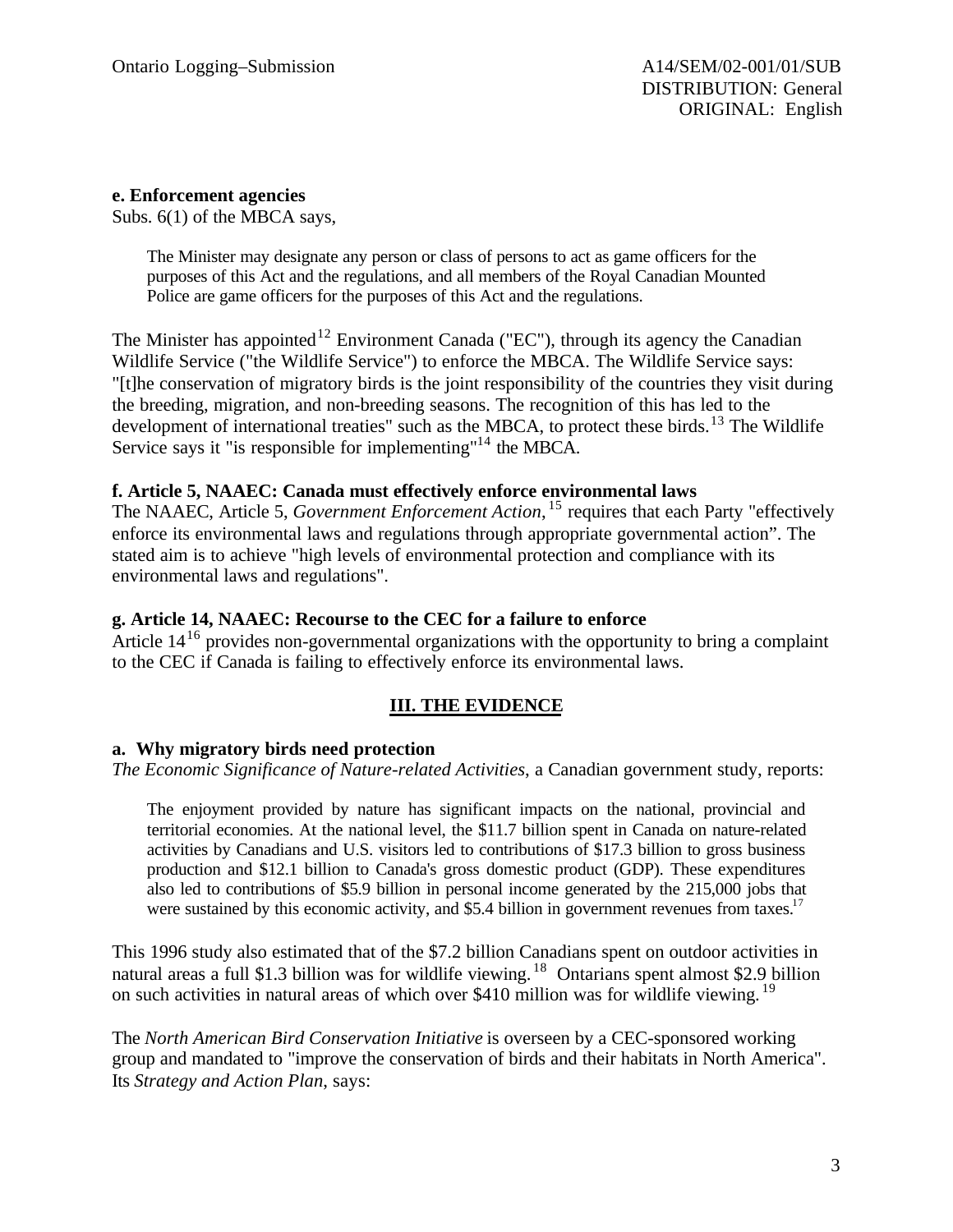Birds constitute a readily recognized component of the biological diversity of North America. Nearly 20% of the world's avifauna inhabits North America. Hundreds of these species are shared among all three nations and many are endemic to North America. …

Traditional bird conservation efforts have not prevented the slide of more and more species from the "common" category to the "rare" or "overabundant". After more than a century of rapid environmental degradation (especially habitat loss and fragmentation), without proactive conservation and management measures in place, we will not be able to return to the more normal or healthy state… As birds occupy and are key elements of every ecosystem and habitat on the continent, if we succeed in restoring, managing and maintaining healthy bird populations and their habitats, we will succeed in maintaining a healthy environment for most creatures including humans. $20$ 

*The Bird Conservation Initiative* also concludes that,

Birds are important natural resources for ecological, economic, and aesthetic reasons. From insect pest control, to plant pollination and seed dispersal, to critical links in the food web, birds are an integral part of dynamic ecosystems. These functions prevent hundreds of millions of dollars in economic losses in agricultural and forest products industries each year. In addition, birds are one of the greatest ecotourism attractions in North America, resulting in billions of dollars of contributions to local and national economies by birdwatchers, hunters, photographers, and others.<sup>21</sup>

In 1997-98 in Ontario, insects destroyed about 8.6 million cubic metres of wood on Crown lands that were eligible for logging.<sup>22</sup> By comparison, 22 million cubic metres of wood were harvested in that area. Migratory birds play a critical role in controlling insect populations in these and other forests.<sup>23</sup> Thus, destroying bird nests and eggs contributes to the destruction of forests.

In a U.S. context, former President Bill Clinton, in directing federal agencies to develop and implement agreements to promote the conservation of migratory birds, said,

Migratory birds are of great ecological and economic value to this country and to other countries. They contribute to biological diversity and bring tremendous enjoyment to millions of Americans who study, watch, feed, or hunt these birds throughout the United States and other countries. The United States has recognized the critical importance of this shared resource by ratifying international, bilateral conventions for the conservation of migratory birds.<sup>24</sup>

**b. The destruction of migratory bird nests: statistical data and other information** Our research<sup>25</sup> estimates that over 85,000 nests were destroyed in selected areas of central and northern Ontario by clear-cut logging operations during the year  $2001^{26}$  migratory bird-nesting season alone.

This calculation relied firstly on information from *The Canadian Breeding Bird (Mapping) Census Database<sup>27</sup>* for numerical bird densities, including the density of males per 100 hectares, and the number of species for specific ecological regions and, secondly on *Forest Management*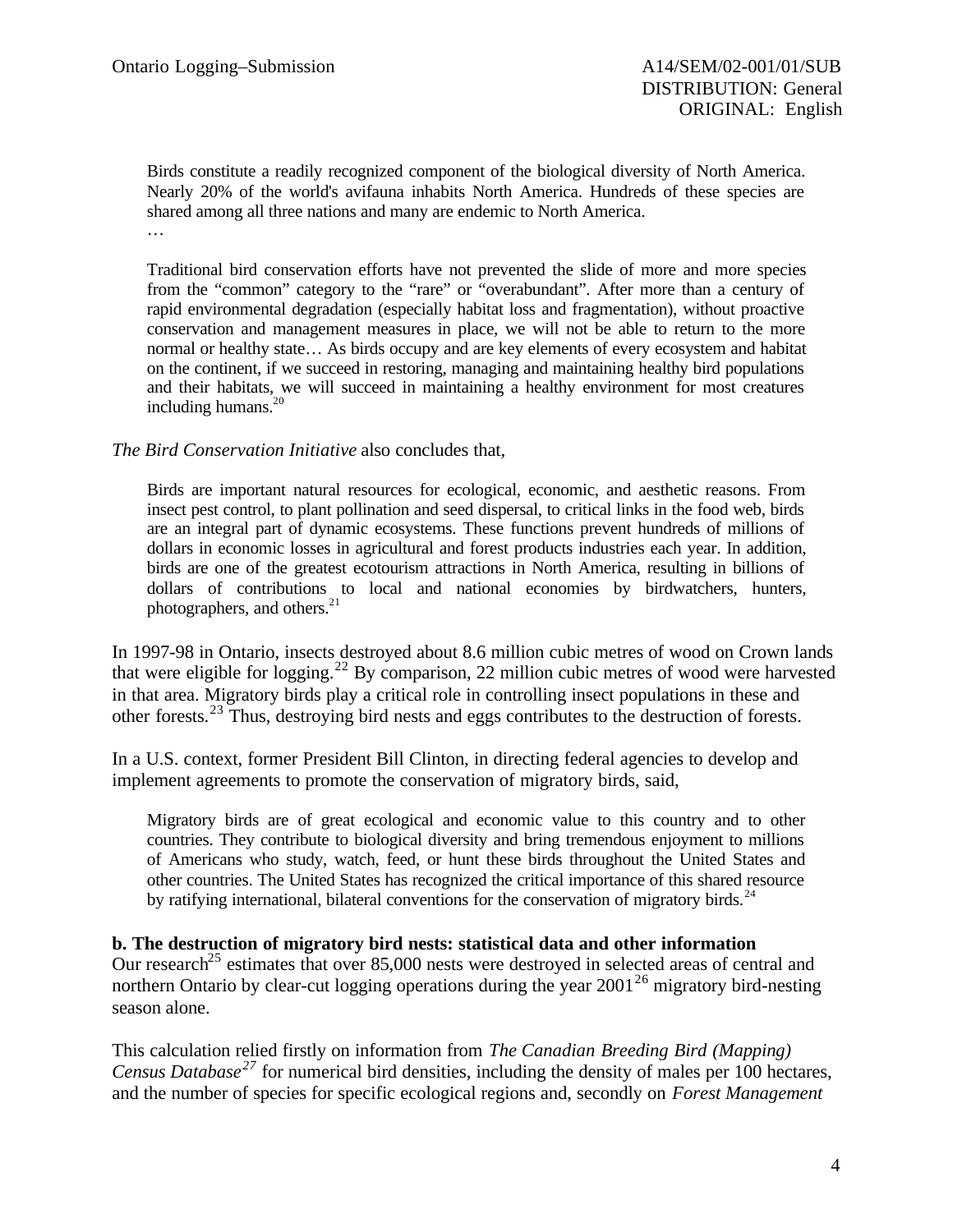*Plan*<sup>28</sup> data for selected forestry management units in Ontario to determine how many hectares of trees were harvested by clear-cutting. In an area that is clear-cut, by definition practically<sup>29</sup> or literally all the trees are felled. Scientific data leads us to expect a certain number of nests in the trees of that area. The clear-cutting would necessarily destroy those nests.

The *Forest Management Plans* in this calculation include the following forest areas in Ontario:

Algoma Forest Armstrong Forest Auden Forest Bancroft and Minden Forest Big Pic Forest Black River Forest Black Sturgeon Forest Brightsand Forest Caribou Forest Cochrane Dog River-Matawin Forest Driftwood Forest Dryden Forest Elk Lake Forest English River Forest Flanders Fort Frances Forest French-Severn Forest Gordon Cosens Forest Hearst Forest Highrock Forest

Iroquois Falls Forest Kapuskasing Kenogami Forest Kenora Kiashke Forest Lac Seul Forest Lake Nipigon Forest Lakehead Forest Mazinaw-Lanark Forest Magpie Forest Moose River Nagagami Forest Nakina North Forest Nipissing Forest Northshore Forest Ogoki Forest Ottawa Valley Forest Pic River Ojibway Forest Pineland-Martel Forest Red Lake Forest

Romeo Malette Forest Sapawe Forest Shiningtree Forest Smooth Rock Falls Forest Spanish River Spruce River Forest Sudbury Forest Superior Forest Temagami Temiskaming Timmins Timmins Forest Trout Lake Forest Upper Spanish Forest Wabigoon Forest Watabeag Wawa Forest Whiskey Jack Forest White River Forest

This research model further estimates that about 415,000 migratory bird nests will be destroyed during the operative terms (normally five years) of all listed *Forest Management Plans* above.

Finally, EC itself acknowledges that migratory bird nests are destroyed during logging operations. Wildlife Service officials call this "incidental" kill. The evidence comes directly from officials of EC, through an *Access to Information* request:

Many migratory birds are killed during regular forestry activities. Nests are destroyed and birds are killed. We have never looked at this issue in the past but now the NGOs are pushing us to take action. As a first step it has been decided to do a survey of provincial code of practice or regulation dealing with forestry activities…<sup>30</sup>

### **c. Lack of federal input to Ontario** *Forest Management Plans*

A *Forest Management Plan* is an Ontario document that guides forestry companies on how much and where logging may be carried out. A typical Plan covers a twenty-year period, divided into five-year segments. These segments are broken down into specific annual work schedules.

The Ontario Ministry of Natural Resources ("MNR") is responsible for ensuring that *Forest Management Plans* are prepared in accordance with the Ontario *Forest Management Planning*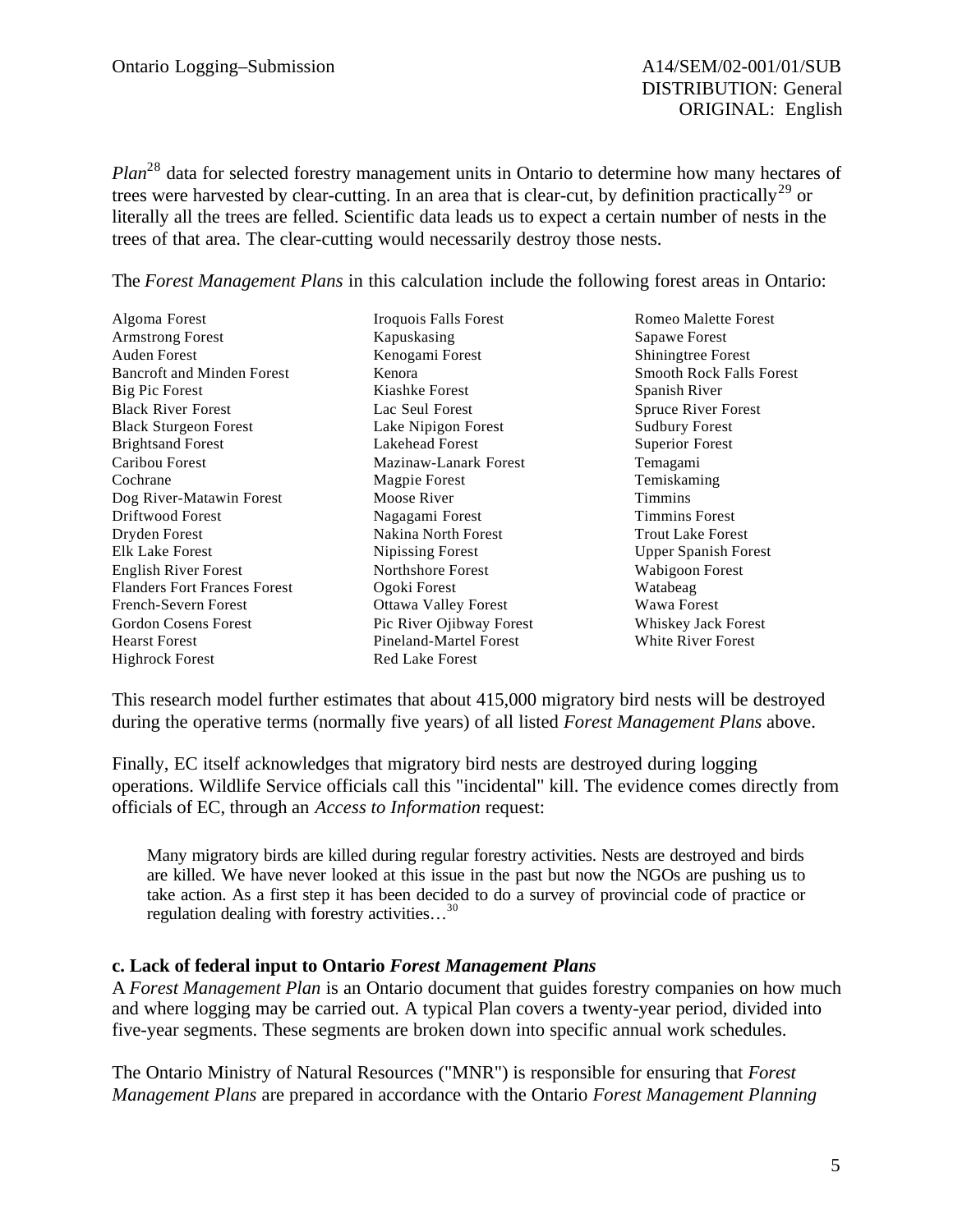*Manual* and *Crown Forest Sustainability Act*. While the Manual has provisions to protect several migratory birds, including raptors, herons and waterfowl, it does not include specific conservation measures for most migratory birds that are known to nest in Canada.<sup>31</sup> The Manual does not require any measures to be taken to ensure compliance with the MBCA.

Given that *Forest Management Plans* are prepared in accordance with provincial standards the absence of concern for migratory birds is unremarkable. Presumably the MNR and Ontario Ministry of the Environment ("MOE") take the position that it is not their responsibility to enforce the MBCA, a federal act. What is remarkable, however, given the important federal areas of concern affected by logging, is that the federal authorities are not required to play a role in the development, approval or supervision of the *Forest Management Plans*. 32

### **d. The U.S. experience**

On November 19, 1999 various organizations asked the CEC to review the U.S. Wildlife Service's failure to enforce American laws similar to the MBCA. Their submission asserted:

Logging operations directly take or kill a staggering number of migratory birds, through road building, staging of heavy equipment, cutting and bulldozing and burning, activities which all result in the downing of trees and the direct destruction of birds and their nests and eggs. One study found that 666 nests containing juvenile birds or eggs of seven migratory bird species would be destroyed as a direct result of just four timber sales in Arkansas. Another study estimated that up to 9,000 young migratory songbirds would be killed as a direct result of logging a mere seven timber sales during the nesting season in the Chattahoochee National Forest in Georgia.<sup>33</sup>

### **e. Environment Canada is not enforcing subs. 6(a)**

In 2001, we made an *Access to Information<sup>34</sup>* request of EC seeking:

… all documents related to enforcement initiatives taken by Environment Canada and the Canadian Wildlife Service with respect logging operators, forestry companies or logging operations. More specifically, I would like documents regarding enforcement or efforts to bring about compliance with section 6(a) of the Migratory Birds Regulations …

The information provided did not reveal a single investigation or charge against Ontario's logging industry for a violation of subs.  $6(a)$  of the MBR on any of the approximately  $210,000^{35}$ hectares of forest that are annually harvested in Ontario.

We recognize that enforcement does not only mean prosecution of violations.<sup>36</sup> Our *Access to Information* letter therefore specifically asked EC for documents related to all enforcement activity. In response we did **not** receive, in respect of Ontario's logging industry, a single warning letter, a single written voluntary compliance agreement, a single direction to comply, a single documented investigation, a single public release of non-compliance information, a single inspection report, or a single bulletin on enforcement procedures or the promotion of environmental audits.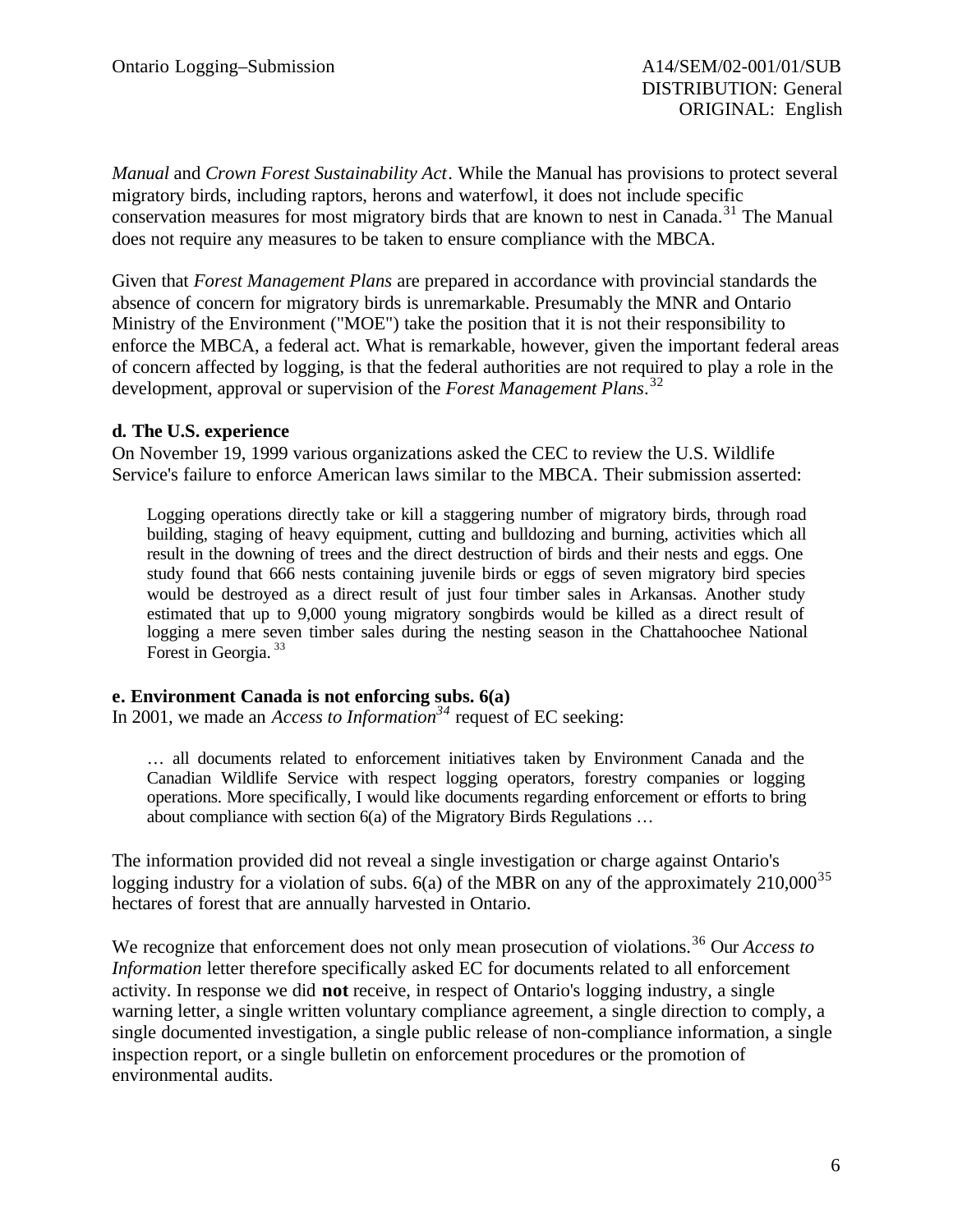We did receive a copy of a slide presentation for industry about relevant laws, but education alone is only a first step of an enforcement strategy. Education about the law with no risk of enforcement assumes compliance automatically follows knowledge --- an assumption the law rarely if ever makes. Finally, given the scope of logging and our calculation of the magnitude of nest destruction, the absence of documented enforcement activity is quite telling.

The Wildlife Service indirectly admits that it does not actively enforce the MBCA. Although it says that the destruction of nests is "incidental" to logging activity and illegal, at the same time it appears to use the notion of "incidental" to justify its non-enforcement of the law.

An exchange by way of email<sup>37</sup> between Mr. S. Wendt, Chief, Migratory Birds Conservation, EC and other EC officials of the national office between May 2 and 22, 2001 is instructive:

From: Mclean, Robert [NCR] … Subject: Minister Goodale's<sup>38</sup> Office To: … Wendt, Steve …

I spoke this afternoon with Dan Wiklem(?) of Goodale's office. He indicated that forest companies are concerned that CWS is planning to increase its enforcement effort this spring in areas where logging is occurring.

I advised that this is not the case (Ivan, I assume there are no special efforts planned anywhere in Canada that I haven't heard of. If I'm wrong, could you let me know?)

I explained our regulations (incidental take, etc) and noted that if there are compliants [sic], we do have to respond. I noted that our preference is to work cooperatively with forest companies to sustain habitat for birds over the long term rather than focus on the loss of individual nests/eggs. I mentioned that ENGOs are active and let him know about events in the US – perhaps forest companies are hearing about these activities.

Finally, I mentioned that Steve has been meeting with resource sectors including forest companies to explain our preferred appproach. [sic]

------------

From: Wendt, Steve … To: Mclean, Robert [etc] …

The forestry industry groups I met with knew there was no planned redirection of resources to enforcement for incidental take of birds in forestry this spring. It sounds as though they may just looking [sic] for political insurance.

------------

From: Lafleur, Yvan [NCR]… Cc: Wendt, Steve … Subject: FW: Boreal forest RE: Minister Goodale's Office Importance: High

… I have met with a representative of the Pulp and Paper industry. We had an open discussion about the impact of the lumber operations on migratory birds and express clearly that we were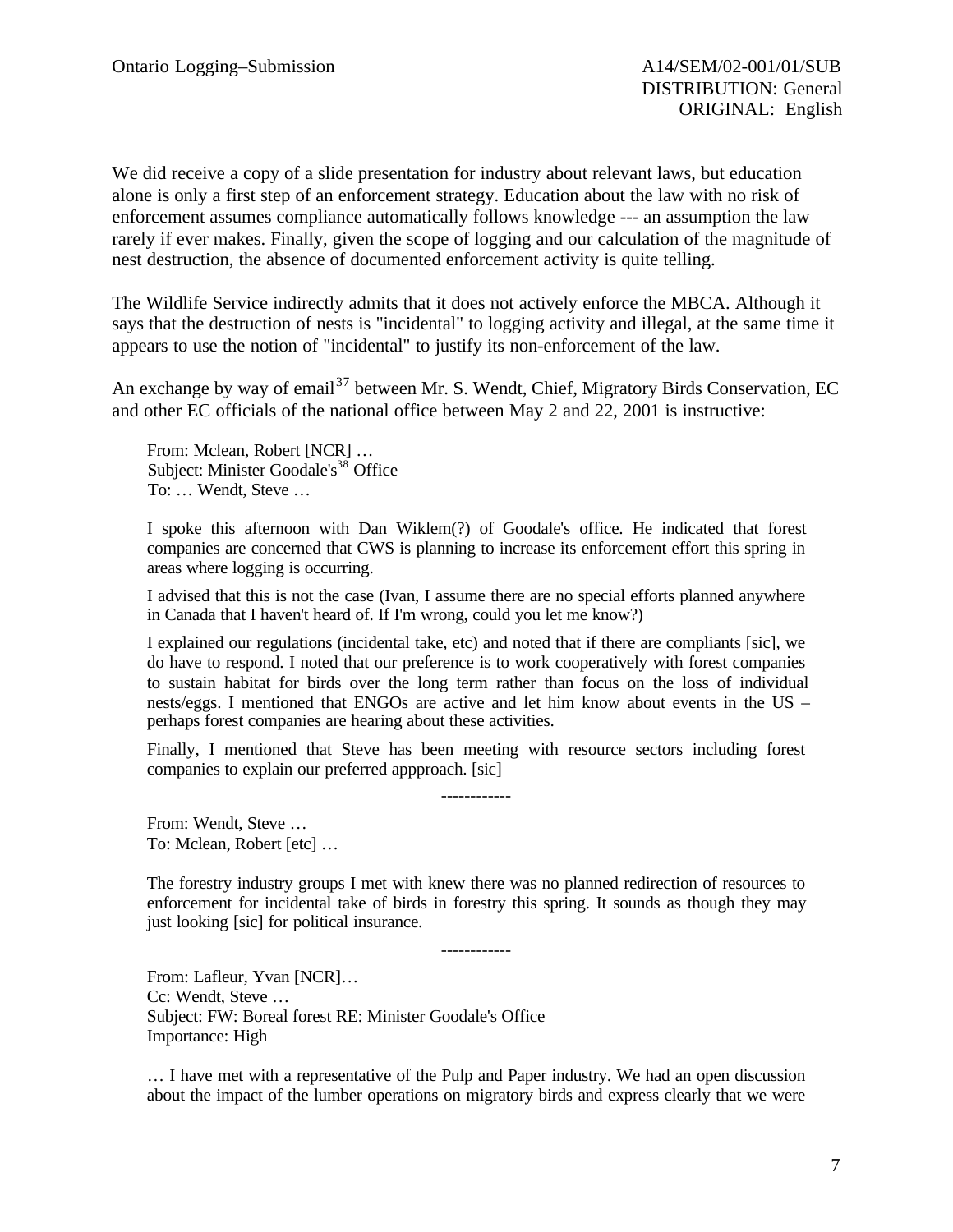not planning any enforcement operations to charge the industry. I also said that we are concerned and that we would like to work with them and Steve Wendt to better understand the situation and support positive actions taken by the companies.

We are presently trying to gather the regulations applying to these activities in each of the province [sic] and any other code of practice, guideline or information which could help reduce the incidental kill…

Also instructive on this point is the noted slide presentation<sup>39</sup> entitled *Migratory Birds Regulations: The disturbance, destruction, and take of migratory birds incidental to other activities* given by Mr. Wendt on May 25, 2000 to mining industry "stakeholders." The context of the presentation makes it clear that it also applies to the forestry sector.<sup>40</sup> He confirms that "Incidental take", defined as "unintentional take, incidental to some other activity" is prohibited by the MBCA $^{41}$  but later explains that "A common-sense approach has had wide application."<sup>42</sup> "Common-sense" is not defined but it appears that EC takes these notions of incidental and common sense to justify its non-enforcement stance.

The message to industry is implicit but clear. "The destruction of bird nests is illegal. We cannot officially authorize you to break the law. On the other hand, we take a common sense approach that allows you to go about this important economic activity without undue interference." That this is the message is confirmed by the almost complete absence of enforcement action despite the evidence of large-scale destruction of bird nests.

The term "incidental" is not a recognized justification under the MBCA or MBR for destroying bird nests or eggs. While it is clear that the Wildlife Service is concerned about the issue, as reflected in its monitoring and conservation initiatives, it is also clear that it effectively rules out enforcement. An internal draft of a "Forestry Workshop" by EC reflects this thinking:

-There are strong pressures both in Canada and in the US for governments to enforce their regulations protecting nests and individuals.

-Such enforcement should be guided by conservation; an arbitrary approach could be disruptive for the forest industry in many areas of the country, could be strenuous to manage and would not necessarily address the real conservation issues.<sup> $43$ </sup> [Their underlining]

The "arbitrary approach" must mean enforcement action by way of charges. The workshop draft continues by noting that one of its objectives is to develop solutions that benefit birds "in working forest landscapes: that achieve the conservation objectives of the Convention …more effectively than a single-minded application<sup>144</sup> of the regulations and prohibitions. [Their underlining]

Firstly, there is no evidence that the existing vague strategy of the Wildlife Service is effective compared to a more proactive strategy.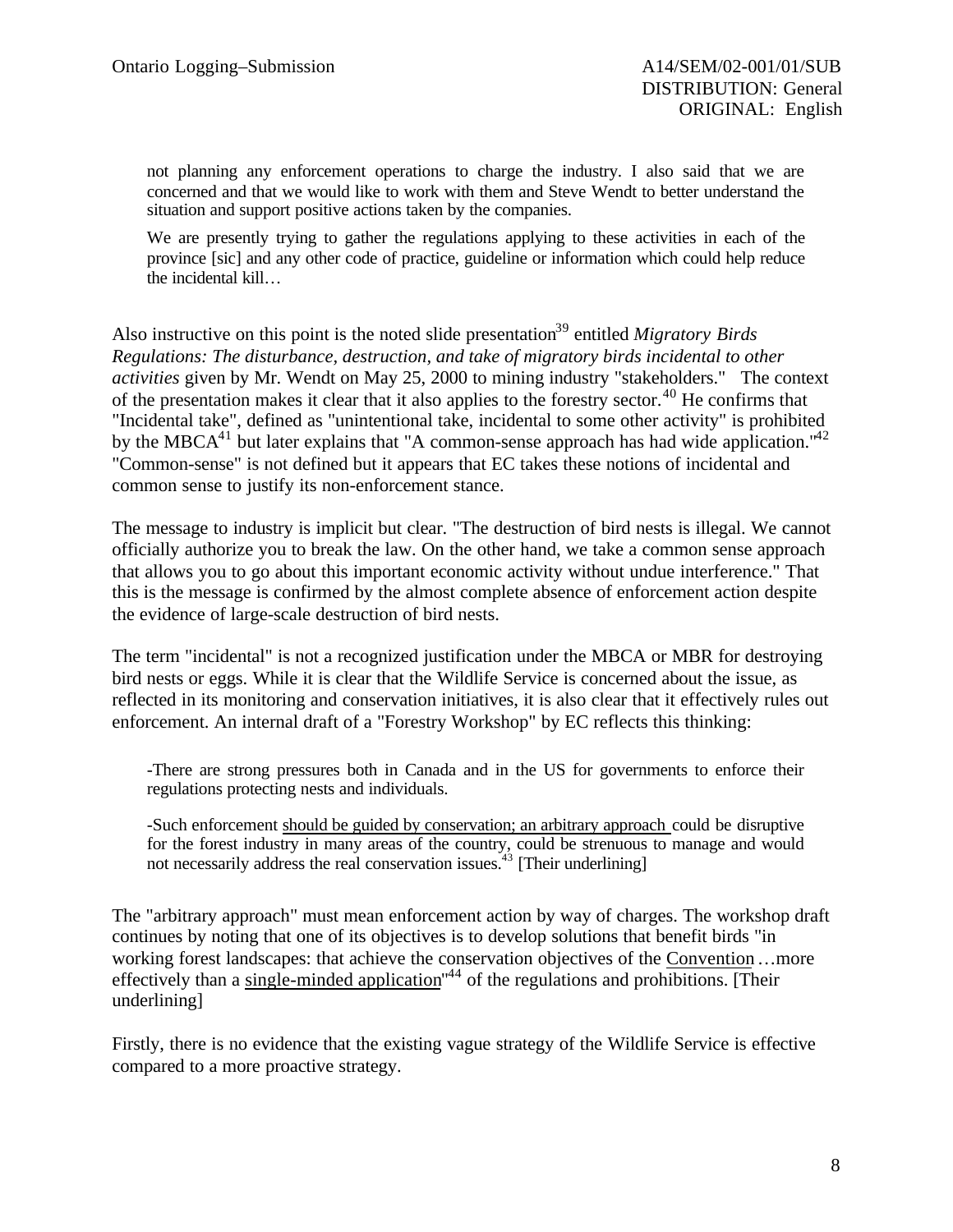Secondly, Wildlife Service officials appear to be making a choice about priorities, without any authority to do so. Their primary role is not to facilitate logging for industry as their clients but rather to protect wildlife. To classify the destruction of birds as "incidental" to logging suggests a misapprehension of its role. The Wildlife Service's self-imposed prohibition against using enforcement action may be the result of this misapprehension.

Laws to protect the environment are part of a larger body of laws called public welfare laws. The Supreme Court of Canada has described the MBCA as a "regulatory statute enacted by the Parliament of Canada for the general welfare of the Canadian public ..."<sup>45</sup> Public welfare laws protect a broad range of interests from the safety of workers to the preservation of clean air and water. When these laws are infringed it is often the result of unintentional, not wilful, conduct.<sup>46</sup>

Almost by definition the impact of the logging industry on migratory bird nests would be "incidental" to its logging. It is difficult to conceive of an economic benefit for logging companies from intentionally destroying bird nests.

The logging industry was important to Canada when the 1916 Convention was signed. The industry remained important to Canada when the new MBCA came into force in 1994 and when the Protocol was signed and then ratified in 1999. In 1997, for instance, the forestry industry contributed to Ontario's economy with shipments of more than \$15.0 billion.<sup>47</sup> The Canadian government, however, did not exempt the logging industry from laws to protect migratory birds or their nests. The Wildlife Service cannot undermine Parliament's intention by arbitrarily failing to enforce the MBCA.

### **IV. ENFORCEMENT ISSUES**

### **a. The failure to enforce is not a reasonable exercise of prosecutorial discretion**

Article 45 of the NAAEC says a Party has not failed to "effectively enforce its environmental law" if the action or inaction "reflects a reasonable exercise of discretion in respect of investigatory, prosecutorial, regulatory of compliance matters."<sup>48</sup> The failure to enforce subs. 6(a), however, cannot be considered a reasonable exercise of prosecutorial discretion because the Wildlife Service has made a sweeping policy decision, not a case-by-case judgement associated with prosecutorial discretion.

The case of *R. v. Catagas*<sup>49</sup> is instructive. In that case the accused, a member of a First Nations community, was charged with possession of a migratory bird contrary to s. 6 of the MBCA, 1970. In his defence, he argued that the prosecution was an abuse of process because the Crown had a policy of not prosecuting First Nations for such violations. A letter from the Director of the Wildlife Service to his provincial counterpart "that no charges be laid against Indians hunting for food..."<sup>50</sup> supported this position. Manitoba officials had advised their own staff of this policy. The Wildlife Service letter was intended to overcome the *Daniels<sup>51</sup>* decision where the Supreme Court of Canada decided that First Nations were in fact subject to the MBCA.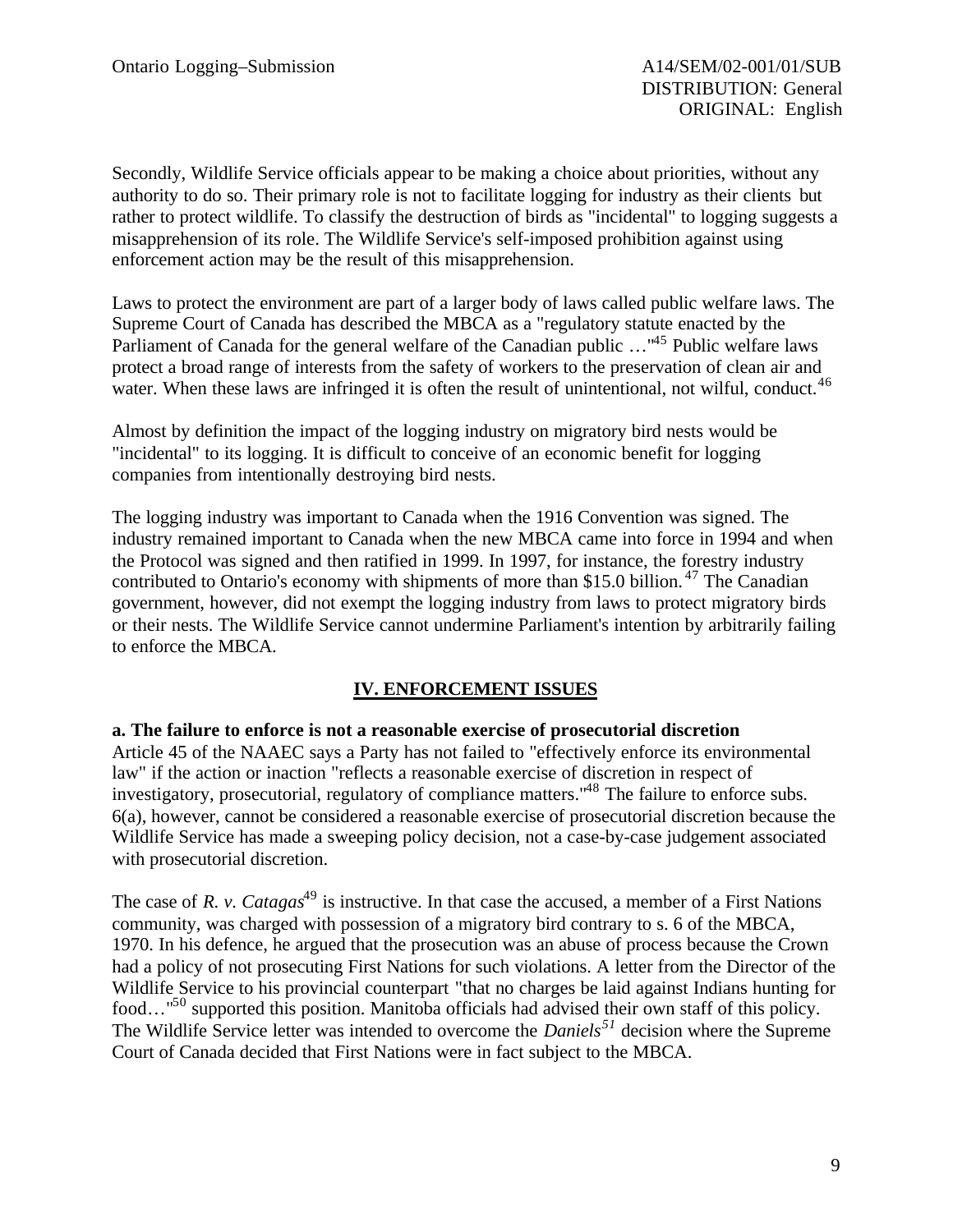The Manitoba Court of Appeal agreed that the Crown could use prosecutorial discretion "in relation to a specific case" but concluded,

It is the particular facts of a given case that call that discretion into play. But that is a far different thing from the granting of a blanket dispensation in favour of a particular group… Our laws cannot be so treated. **The Crown may not by Executive action dispense with laws.** The matter is as simple as that, and nearly three centuries of legal and constitutional history stand as the foundation for that principle.<sup>52</sup> [Our emphasis]

As a result, the court entered a conviction because the dispensation was "void and of no effect". <sup>53</sup>

The logging industry appears to enjoy a similar "blanket dispensation" from prosecution for violations of subs. 6(a) of the MBCA. Canadian caselaw would not support such a policy.

EC, in its slide presentation, summarizes the "federal prosecution guidelines" as follows:

"Not the rule that all offences for which there is sufficient evidence must be prosecuted" -Evidential criteria -Public Interest -seriousness, mitigating circumstances, degree of responsibility, alternatives to prosecution, would the prosecution be counter-productive, prevalence of the offense, public concern<sup>54</sup>

The absence of any prosecutions in Ontario leads to the conclusion that EC has applied the above "guidelines" to the industry as a whole instead of merely providing guidance to enforcement officials in individual cases.

A systematic failure to enforce against an entire industry known to engage in practices that violate the MBCA cannot be a legitimate exercise of discretion. This is a "widespread pattern of ineffectual enforcement" similar to that identified by the  $CEC<sup>55</sup>$  in the U.S. submission on migratory birds, and as such is a "particularly strong candidate for Article 14 consideration". The extent to which EC has gone to enforce violations of other sections of the MBR supports this argument.<sup>56</sup> In such cases, Canadian courts have exacted stiff penalties<sup>57</sup> even for minor violations.

### **b. The failure to enforce is not justifiable as a** *bona fide* **allocation of resources**

The failure to enforce subs. 6(a), MBR against logging companies, contractors and individual operators is not a *bona fide* decision to allocate resources to the enforcement of other environmental matters that have higher priority pursuant to Article 45, NAAEC.<sup>58</sup>

Firstly, despite their legal jurisdiction to do so, EC has failed to conduct an environmental assessment of a single *Forest Management Plan* or proposed logging operation for the threat to migratory birds.<sup>59</sup> A reasonable exercise of enforcement discretion presupposes some assessment of the relative costs associated with each option. Since EC has not conducted such an assessment, it can hardly say it has made an informed or reasonable decision about the allocation of scarce enforcement resources to areas of more pressing concern.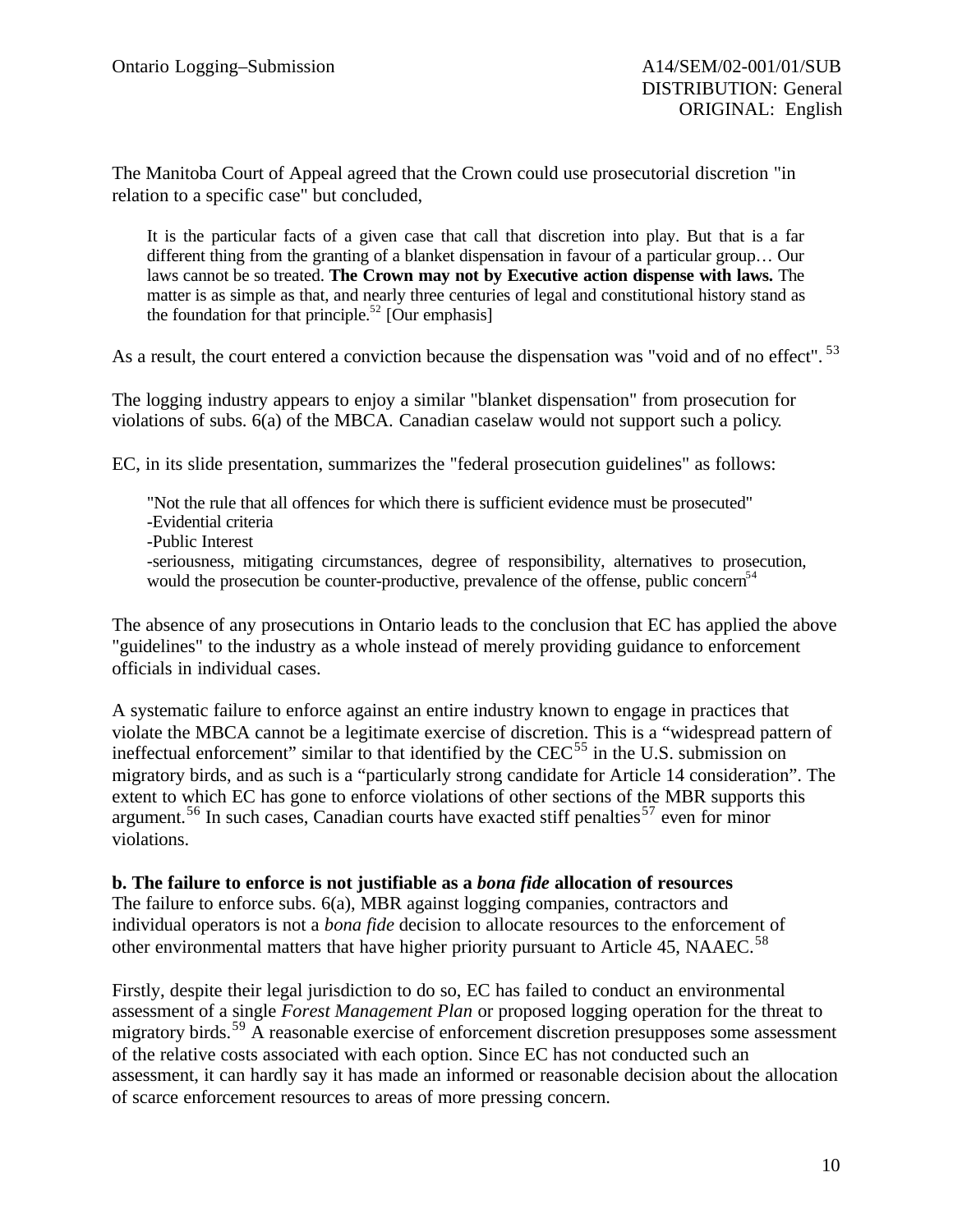Secondly, the cost of enforcing subs. 6(a), MBR need not have a significant impact on EC's enforcement budget. There are four reasons:

(a) The logging industry is very competitive and its members are likely to be responsive to enforcement actions since such actions would quickly raise awareness of subs. 6(a).

(b) The MBCA' s requirements can also be given greater prominence by EC working with the MNR to include those requirements in the *Forest Management Planning Manual.*

(c) When surveying an area, logging companies and operators in Ontario are already required to search for and identify nests belonging to, for instance, Bald Eagles, Osprey and Herons as well as certain endangered species. Once a nest is identified, the company must provide protection in the form of a buffer zone as set out in the guidelines. By emphasizing to the logging industry the necessity of training their tree markers to identify all migratory bird nests and to refrain from disturbing or destroying them would not represent a significant expense to EC. While this cost of doing business may be significant to a particular logging company it will be roughly similar for other companies.

(d) Scheduling logging operations in a way that reduces their impact during the nesting season is an alternative that would minimally effect EC's enforcement budget but that would ensure greater compliance with subs. 6(a), MBR. Such an approach accords with the MBCA's stated purpose and with the 1916 Convention, which, in its preamble, expressed its concern for "the lack of adequate protection during the nesting season…"

The authority for creating a closed season for logging exists in subs. 12(1), MBCA, which allows regulations to be made "for prohibiting the killing, capturing, injuring, taking or disturbing of migratory birds or the damaging, destroying, removing or disturbing of nests." Restrictions on logging during the migratory bird-nesting season are therefore within EC's jurisdiction.<sup>60</sup>

As well, the MNR's guide for managing private woodlots in Southern Ontario (which is outside the scope of this submission), in dealing with harvest scheduling, says that to minimize damage to wildlife species one should:

Avoid harvesting during breeding/nesting season, preferably from March 1 to August 1, especially if birds that are dependent on undisturbed forest interior habitat …are known to use the woodlot. $61$ 

Similar restrictions could be placed on forestry operations in the areas covered by this submission (i.e. central and northern Ontario).

### **c. Non-enforcement initiatives do not negate the need for enforcement**

The Wildlife Service has undertaken certain monitoring and conservation initiatives for migratory birds and their habitat. We support these initiatives, but they do not relieve the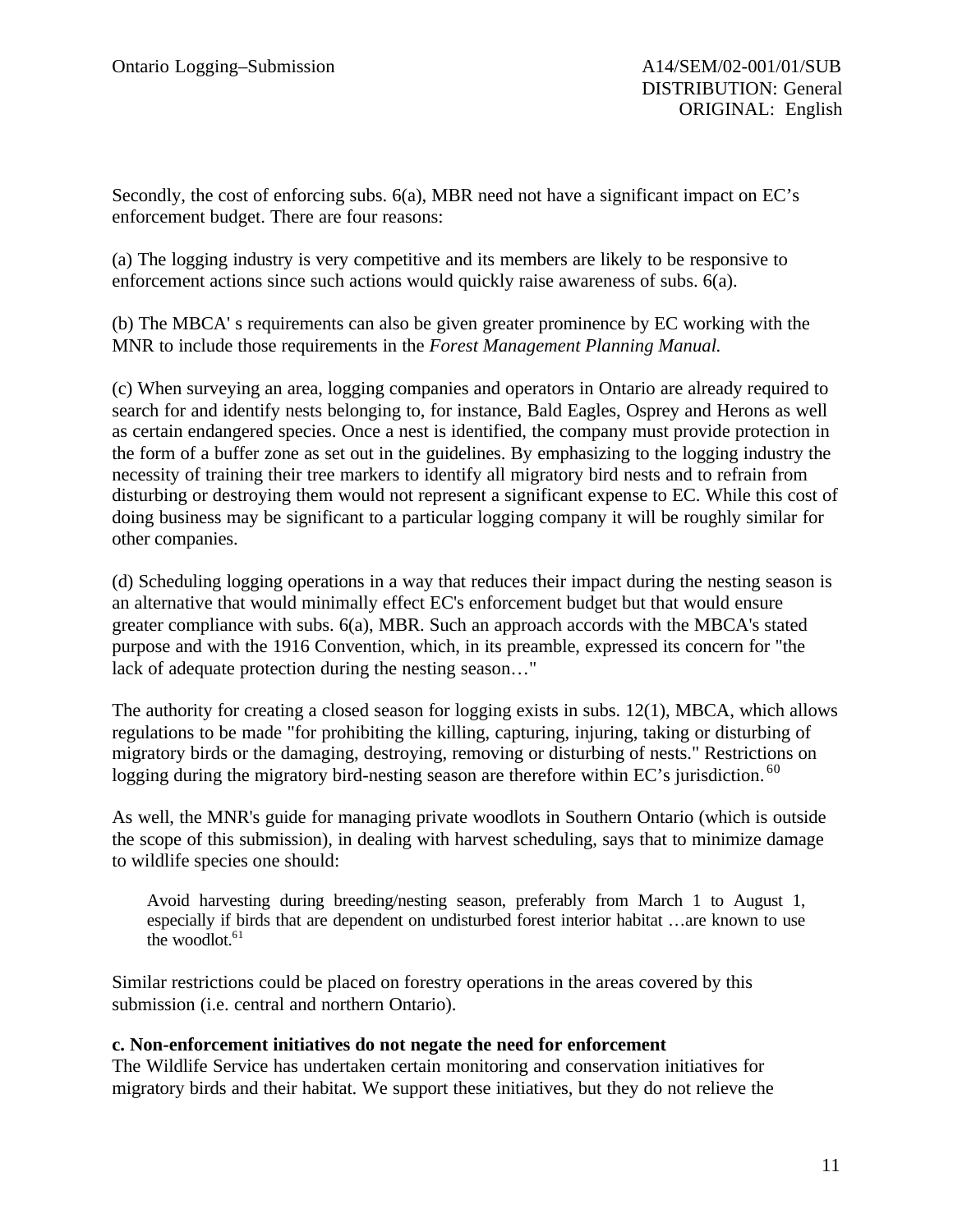Wildlife Service from enforcing subs. 6(a), MBR. These initiatives increase our knowledge and understanding of migratory birds but are alone inadequate to provide for their protection and do not obviate the need for a response to this submission.<sup>62</sup>

### **d. Canada does not follow its own Wildlife Enforcement Policy**

EC's *Compliance and Enforcement Policy for Wildlife Legislation<sup>63</sup>* guides "overall implementation"<sup>64</sup> of the MBCA and two other wildlife acts. The policy's aim is to apply the provisions of the MBCA in "a consistent and fair manner". <sup>65</sup> "Compliance and enforcement" activities must be securely founded in law and must be fair, predictable, and consistent across Canada."<sup>66</sup>

Our calculation of bird nest destruction suggests the compliance and enforcement activities are not "efficient". There is no evidence that the present reliance on cooperation with the logging industry and educational presentations are effective. In addition, the actual practice of enforcing some of the law and only against some parties<sup>67</sup>, but excluding the logging industry for subs. 6(a) violations, is hardly "fair or consistent". EC is not following its own policy.

In the wildlife policy, "compliance" is defined as "conformity with the law". <sup>68</sup> Compliance is secured through "promotion and enforcement". EC believes "compliance can best be achieved by promoting widespread awareness of legislative requirements". The policy goes on to define enforcement as embodying those activities that "compel adherence to legal requirements". These activities are listed as including inspection and monitoring, investigation of violations, issuance of notices and tickets for improper practices, seizure of wildlife as evidence, and prosecution. A margin summary in this section confirms EC understands that education is only one part of an effective strategy. "Legislation and regulation are only as good as their enforcement", it says.

The EC's policy view that effective enforcement includes the investigation and prosecution of MBCA violations is consistent with our submission. Prosecution need not be the option of first choice but it remains a critical tool of general deterrence. The message itself is twofold: (a) there are consequences for breaking the law and (b) obeying the law will not put you at a competitive disadvantage because of extra costs thereby incurred. In view of our calculations showing continued widespread violations of the MBCA, the present EC conduct of failing to "compel adherence" to the MBCA, cannot be considered to be "effective enforcement".

### **V. ARTICLE 14: IS THIS A SUBMISSION THE CEC "MAY CONSIDER"?**

Article 14, section 1, NAAEC<sup>69</sup> says the Secretariat may consider a submission, which asserts a Party is failing to effectively enforce a law, provided the submission meets certain criteria.

### **a. The submission is in a language designated by Canada**

English is a language designated by Canada.

### **b. The submitting organizations are properly identified**

The Submitters are non-governmental organizations identified above.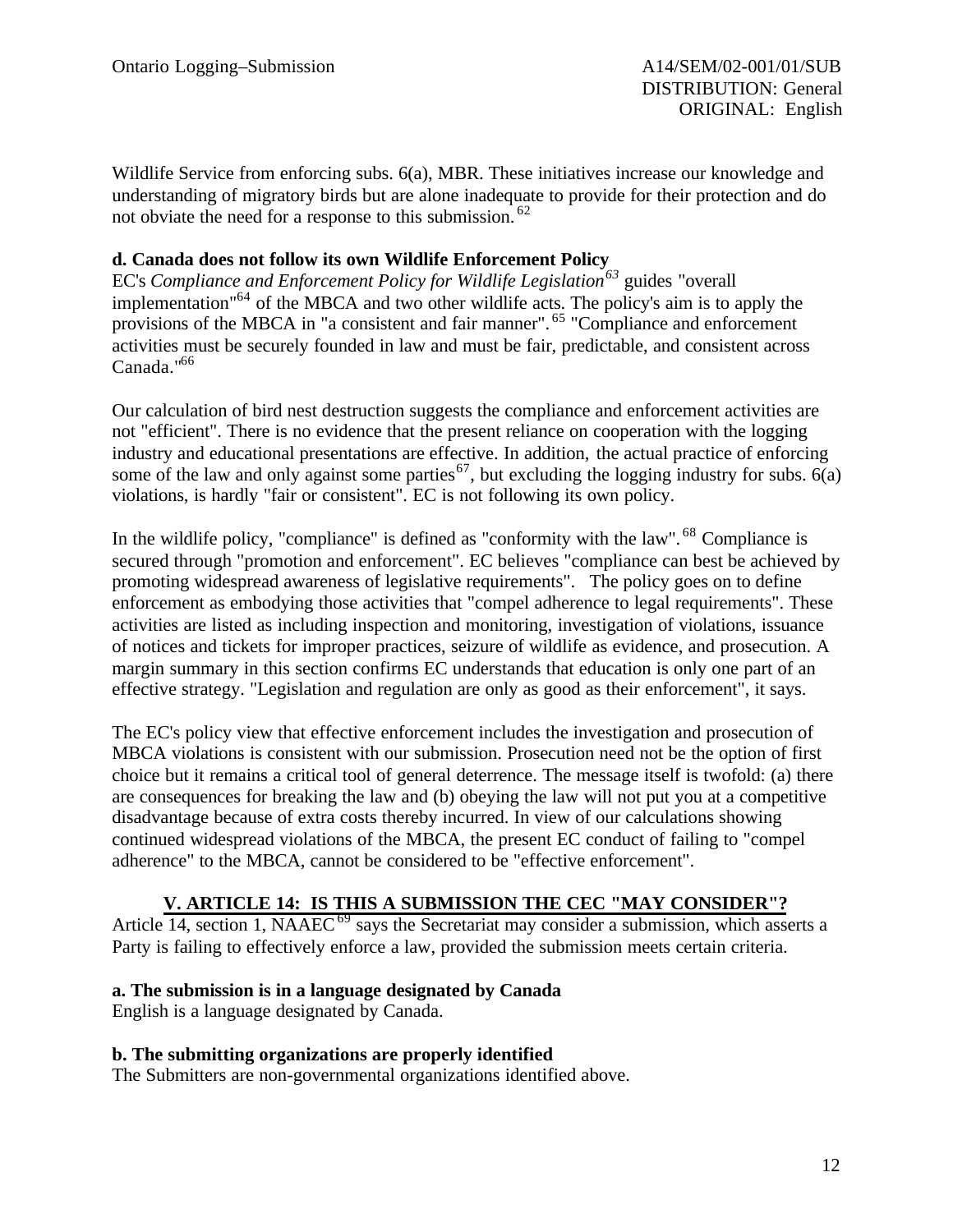### **c. The information provided is sufficient**

Our submission provides detailed evidence of the lack of effective enforcement.

#### **d. This submission promotes enforcement of Canadian law**

This submission is aimed at protecting migratory birds by protecting bird nests and eggs. This is the clearly stated goal of existing Canadian law. We simply ask that subs. 6(a) of the MBR, a law of long-standing, be enforced. Our objective is fully consistent with the "promotion" aspect of paragraph 14(d).

### **e. The matter has been communicatedto the relevant Canadian authority.**

Our concern has been communicated to the Canadian government.<sup>70</sup> On January 16, 2001, a representative of the Submitters, the Wildlands League, wrote to Stephen Wendt, Chief, Migratory Birds Conservation, EC about the lack of enforcement of s. 6, MBR:

I understand that s. 6 of the regulations protects against disturbance, destruction or taking of migratory bird nest and eggs. We are unaware of any government measures that have been undertaken to ensure compliance with the regulations.

We therefore request that Environment Canada take the necessary steps to enforce the regulations.

#### Mr. Wendt, in his response of February 13, 2001, wrote:

The kind of detailed information that Lara requested is not compiled in one place. I am however undertaking to compile some related information for other purposes and may be able to help answer some of your questions from such sources in a few months.

The Canadian Wildlife Service deals with the protection of birds from incidental take caused by activities such as logging on a case-by-case basis. Contrary to Lara's assertion, there has been quite a history of compliance measures in this area, although as I indicated, the information has never been compiled.

The Wildlands League replied by asking that the information about compliance be sent to them. No response to this letter was ever received. EC is clearly aware of our concern about the lack of subs. 6(a), MBCA enforcement. The following email exchange between their officials also confirms the point:

Many migratory birds are killed during regular forestry activities. Nests are destroyed and birds are killed. We have never looked at this issue in the past but now the NGOs are pushing us to take action.  $71$ 

#### **f. The submission is filed by North American organizations**

The submission is filed by organizations residing and established in Canada and the U.S.A.

### **VI. REQUIREMENTS OF ARTICLE 14: IS A RESPONSE FROM CANADA MERITED?**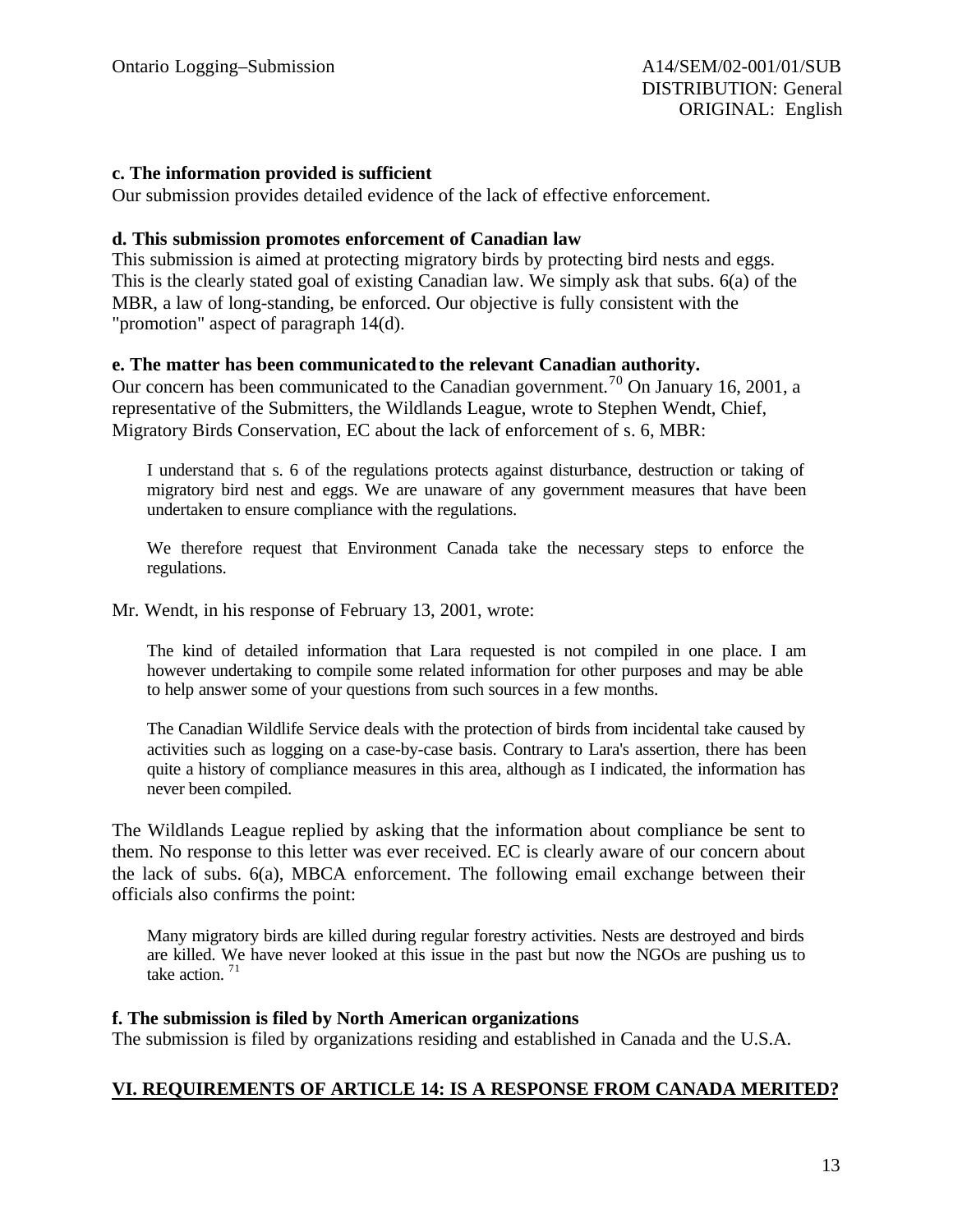Article 14, section  $2^{72}$  provides that if the criteria of the first part are met then, "the Secretariat" shall determine whether the submission merits requesting a response from the Party" based on specified considerations we now address.

### **a. There is harm to the submitting organizations**

The Submitters represent many outdoor enthusiasts, birders and conservationists. Since birds are an integral part of the sounds, sights, and diversity of the natural landscape, a failure to protect them ultimately diminishes the splendour of the outdoors for enthusiasts and birders. The destruction of migratory bird nests and eggs harms conservationists by destroying the subject of their study and by damaging the delicate balance in the ecosystem. Moreover, birds have their own intrinsic value regardless of human benefit. All of this harm is beyond monetary calculation. The failure to enforce subs. 6(a), MBR is the direct cause of the harm suffered by these groups.

Furthermore, the CEC has recognized that while,

the submitters may not have alleged the particularized, individual harm required to acquire legal standing to bring suit in some civil proceeding in North America, the especially public nature of marine resources bring the submitters within the spirit and intent of Article  $14...$ <sup>73</sup>

The great importance of migratory birds also brings this submission within the spirit and intent of Article 14. Migratory birds disperse seeds, provide food to individuals, and give direct economic benefits to local economies through recreation, hunting, and bird watching. Both the agricultural and logging industries benefit from the critical role played by birds in controlling insect populations, which cause considerable damage.

A blanket absence of enforcement against the logging industry may result in lower costs for timber harvests but higher costs to our environment because of the harm to migratory birds. This failure to enforce environmental law may thereby distort the significant trade<sup>74</sup> in wood products between the parties, contrary to Article 1(e), by permitting some producers to externalise environmental costs.

The public's trust in elected officials is harmed when laws enacted for the public good are not enforced. International agreements must also be enforced with particular vigour because they carry Canada's reputation into the global arena.

Finally, a failure to protect migratory birds today prejudices future generations of Canadians.

### **b. Further study of the matters raised will advance the goals of the NAAEC**

The CEC has already asked for the production of a factual record pursuant to a submission<sup>75</sup> in the U.S. relating to the non-enforcement of a similar law for the protection of migratory birds. Studying both this submission and the earlier U.S. one avoids the creation of trade distortions that might result from inconsistent application of the law. (Article  $1(e)$ )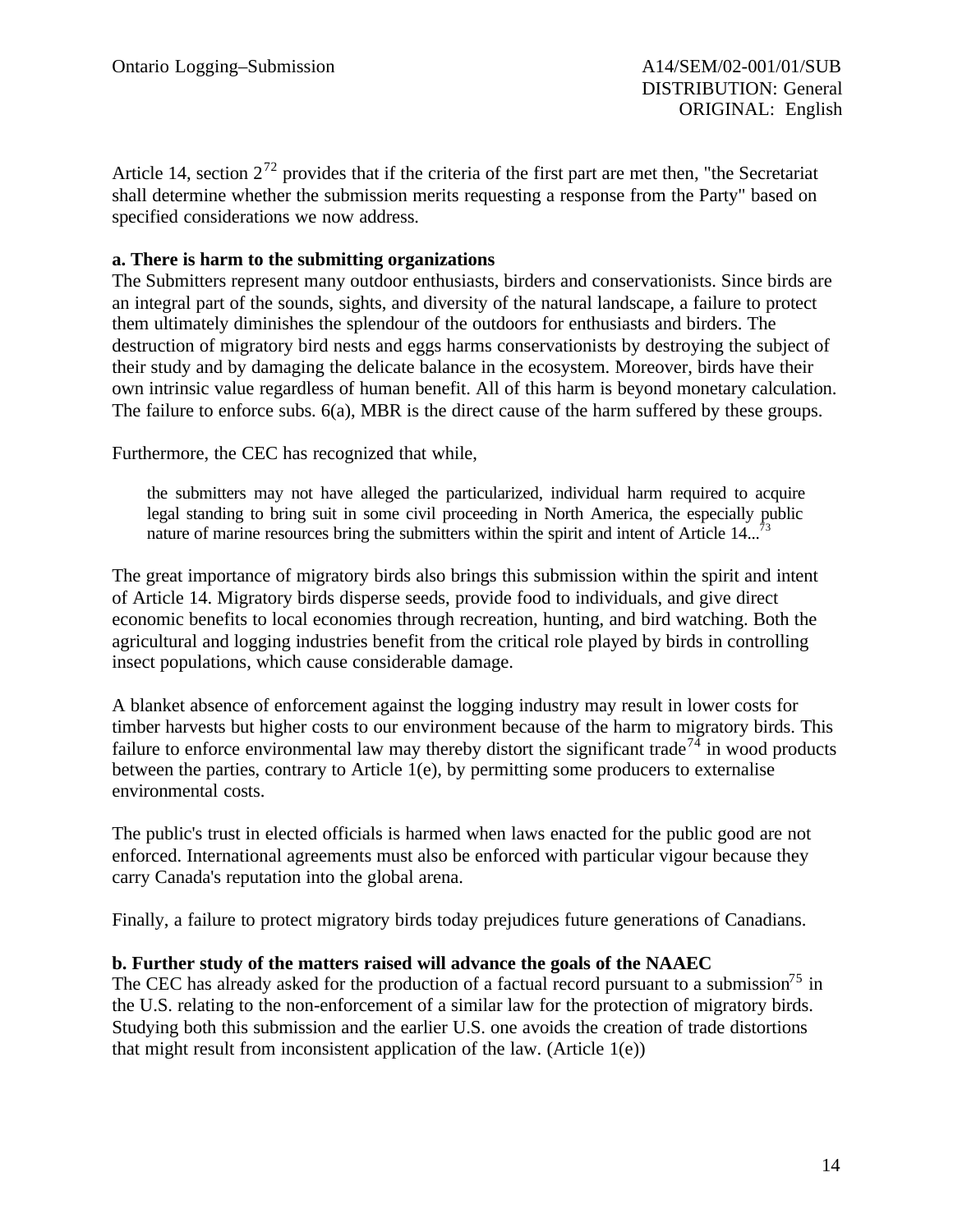This submission seeks to enhance the enforcement of laws that are based on an environmental treaty between Canada and the U.S. and that affect timber harvesting, which is the subject of substantial trade between the parties. (Article  $1(g)$ )

The enforcement of subs. 6(a), MBCA promotes the conservation of shared bird populations and thus fosters the protection of the environment for present and future generations. (Article 1(a))

We recognize that our calculation of the destruction of bird nests may under or overestimate the actual problem. We are not aware of any previous scientific study by Canada or other groups that has attempted to determine the exact scope of the destruction. A factual record therefore would further our scientific knowledge of the impact of logging on migratory birds and thereby promote and facilitate appropriate government action to better protect this resource for future generations.

### **c. The Problem with private remedies under Canadian law**

Canadian caselaw demonstrates the difficulty of pursuing private remedies for MBCA violations.

In *Manitoba Naturalists Society Inc. v. Ducks Unlimited Canada*<sup>76</sup> a private organization sought to enforce the provisions of a public statute, namely the MBCA, 1985. The Manitoba Naturalists Society applied for a declaration that the respondent's construction at a marsh of an office complex without a permit under subs.  $6(a)$  of the MBR<sup>77</sup> contravened the MBCA. The applicant also applied for a permanent injunction restraining the respondent from the construction project.

In dismissing the application the court said,

The law is clear that, generally speaking, a private individual or organization has no status to sue in his or its own name in respect of a public right without the consent of the Attorney General unless it can be shown that he or it faces the infringement of some personal or private right or that he or it will suffer special and personal damages ... <sup>78</sup>

The Court reached this conclusion despite acknowledging that the applicant as an organization had a "special interest" in protecting wildlife and habitat in the area but found that there was no evidence the applicant "will suffer any prejudice peculiar to itself".<sup>79</sup>

Finally, the Court said the applicant was not entitled to and could not obtain injunctive or declaratory relief because only "the Attorney General may apply to the civil courts for injunctive relief against contraventions of a statute which create an offence --- a public wrong …"<sup>80</sup>

Beyond such civil remedies, charges sworn by private individuals are arguably an alternative. There are both significant barriers to this approach and good public policy reasons militating against it.

Firstly, logging activity is carried out in areas that are not easily accessible to the public. Citizens are not as likely to witness a contravention of subs. 6(a) by chance, as they might, for instance, see a drunk-driving or robbery offence in an urban area.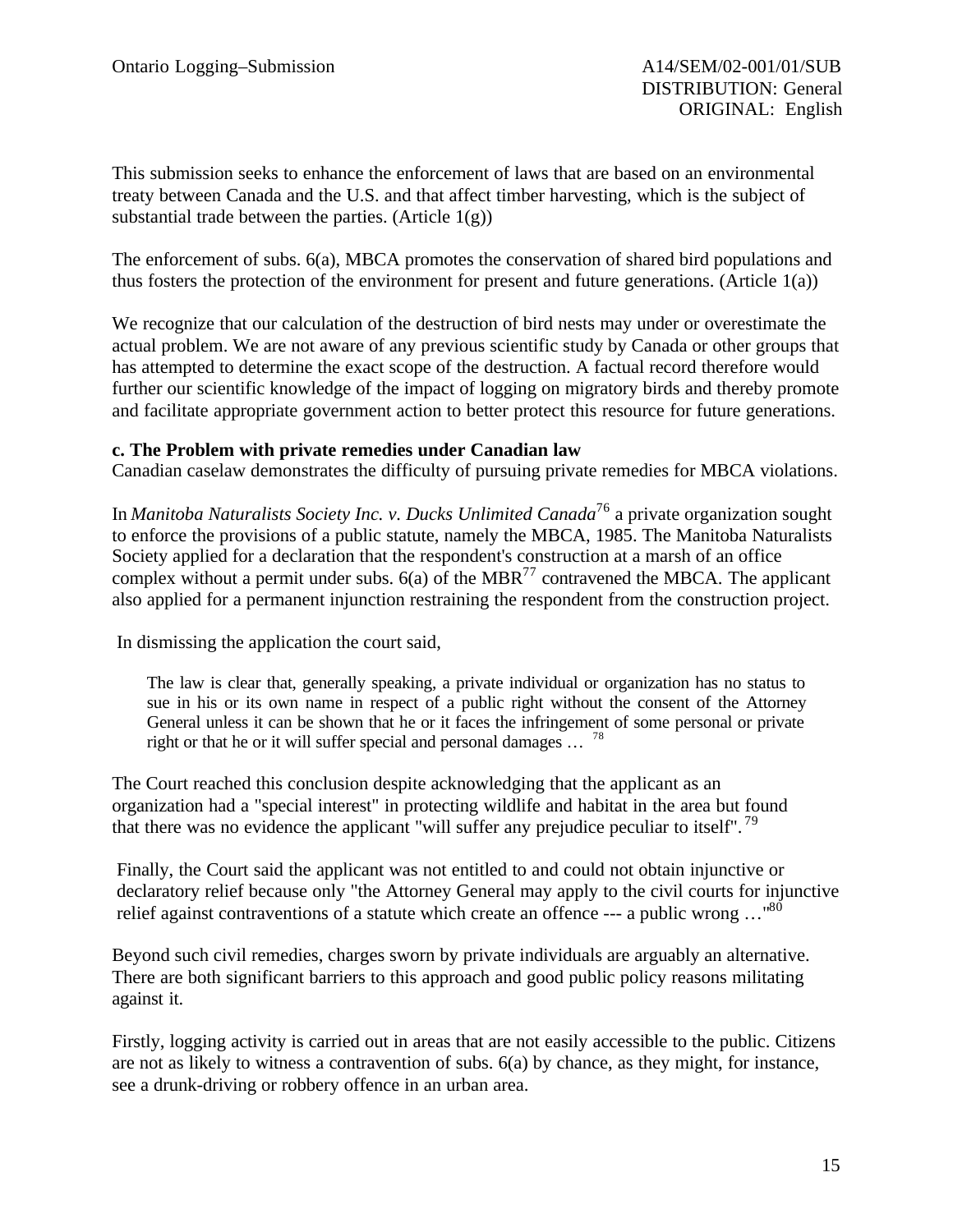Secondly, the use of heavy equipment in logging makes investigations by the public potentially hazardous both to those citizens and to the loggers themselves. As well, presumably for these reasons, the Crown can and, in our experience, does exclude the public from active logging sites.

Thirdly, in the absence of Crown intervention, a citizen usually does not have the expertise or financial resources to prosecute a charge in court. Although non-profit organizations with legal expertise, such as SLDF, could assist, the scale of logging and the widespread nature of infractions would quickly deplete the organization's resources and detract from all other work.

Fourthly, in any private prosecution, the Crown may intervene to withdraw or stay the charge.

Finally, prosecutions are important for general and specific deterrence but they do not remedy the harm done. Proactive enforcement and compliance activities by EC, which are within its authority and not that of private citizens, are needed to reduce the occurrence of violations.

### **d. The submission is primarily based upon our research**

The submission is based primarily on our research and an *Access to Information* request.

### **VII. CONCLUSION**

Since 1917 when the *Migratory Birds Convention Act* was enacted, Canadian law has recognized the importance of migratory birds. Eighty years later, this recognition is undiminished.

The conduct of Canadian officials mandated with enforcing laws to protect migratory birds fails to reflect this recognition. The estimated 85,000 nests destroyed in Ontario in a single year is evidence of this failure. We recognize the significant economic contribution of the logging industry to Canadians, through jobs, wood products, and government revenues. The logging industry, however, has not been exempted from the law. *The Migratory Birds Convention Act*, together with other laws enacted for the protection of Canadians and their environment, is the legal context within which this economic activity is to be carried out. An improved enforcement approach by Environment Canada can at the same time sustain logging industry activity while minimizing violations of the Act and its regulations.

We therefore ask the Commission to request a response from Canada for its failure to effectively enforce our environmental laws.

### **Endnotes**

 $\overline{a}$ 

<sup>&</sup>lt;sup>1</sup> See Appendix 1: *Compliance and Enforcement Policy for Wildlife*, Environment Canada, from the margin summary in the definition section of "Compliance and Enforcement".

 $2$  Appendix 1. Ibid., from the Introduction.

<sup>3</sup> Appendix 2: *Migratory Birds Regulations*, CRC, c. 1035.

<sup>4</sup> Appendix 3: *Migratory Birds Convention Act*, *1994, chapter 22*.

 $<sup>5</sup>$  Appendix 3: See the preamble to the 1916 Convention found at p. 11 of the MBCA.</sup>

<sup>&</sup>lt;sup>6</sup> The relevant portions of the regulation are:

<sup>(</sup>a) providing for the periods during which, and the areas in which,

<sup>(</sup>i) migratory birds may be killed, captured or taken,

<sup>(</sup>ii) nests may be endangered, destroyed, removed or disturbed, or …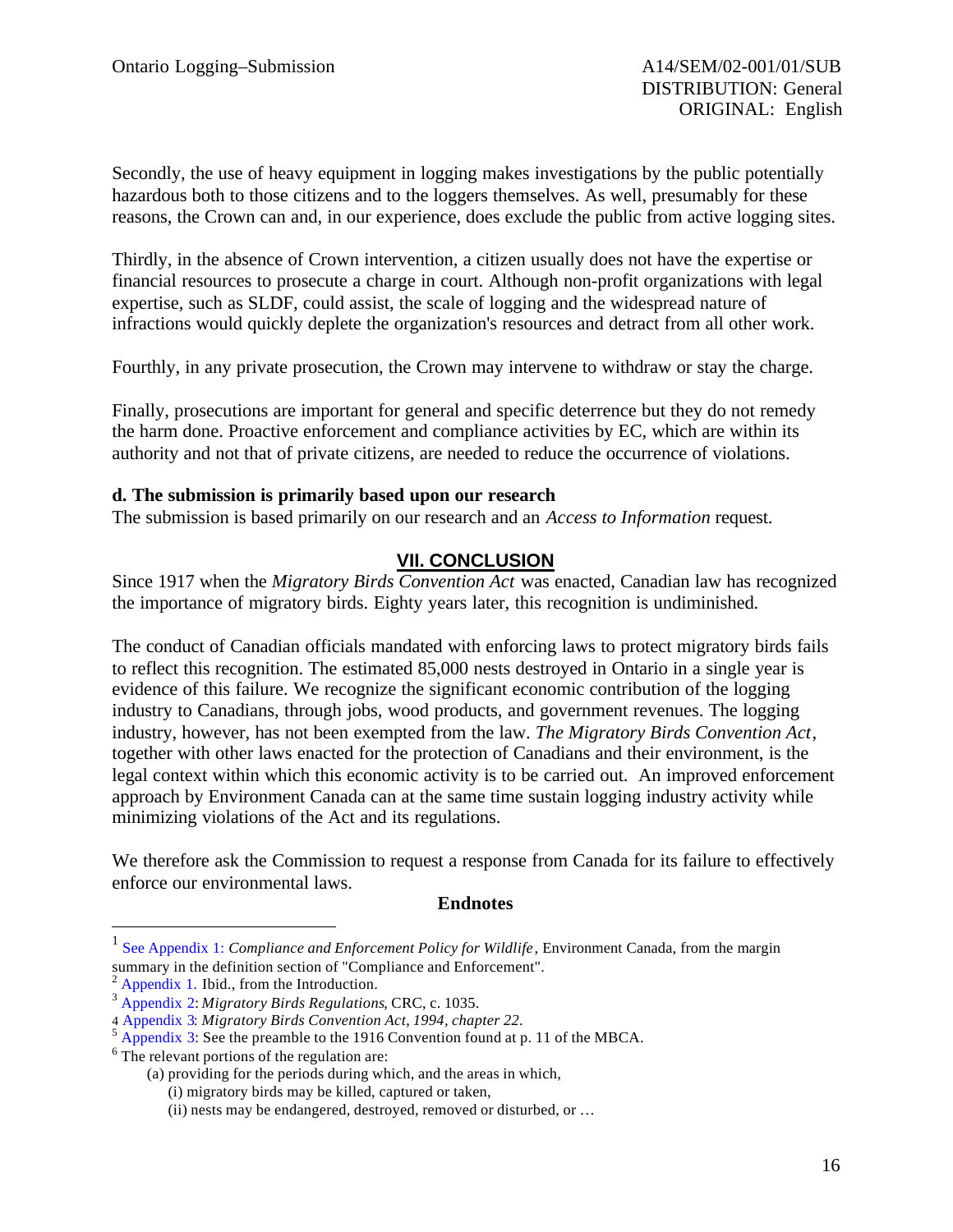(f) respecting the issuance, renewal, revocation and suspension of permits; … [and]

(h) for prohibiting the killing, capturing, injuring, taking or disturbing of migratory

birds or the damaging, destroying, removing or disturbing of nests;

 $<sup>7</sup>$  Appendix 3: at p. 16 of the Protocol. Canada and the U.S. signed the Protocol on December 14, 1995.</sup>

Article II of the Protocol updated and replaced the original Article II to ensure the long-term conservation of

migratory birds, by managing these populations in accord with specific conservation principles, namely,

To manage migratory birds internationally;

To ensure a variety of sustainable uses;

To sustain healthy migratory bird populations for harvesting needs;

To provide for and protect habitat necessary for the conservation of migratory birds; and

To restore depleted populations of migratory birds.

The means to pursue these principles include "monitoring, regulation, enforcement and compliance" and "Protection of incubating birds".

Article V of The Protocol updated and replaced the original article. It now provides:

The taking of nests or eggs of migratory game or insectivorous or nongame birds shall be prohibited, except for scientific, educational, propagating or other specific purposes consistent with the principles of this Convention under such laws or regulations as the [parties] may severally deem appropriate, [or as provided for in sections dealing with aboriginal rights].

<sup>9</sup> Appendix 3: From the Preamble of the Convention found at p. 11 of the MBCA.

 $10$  Appendix 5 contains the full text of Article 45 (2) of the NAAEC.

<sup>11</sup> This assertion is consistent with the Secretariat's Determination under article 14(1) and 14(2) (23 December 1999): A14/SEM/99-002/03/14(2) at p. 3. (U.S. Migratory Birds submission: SEM-99-002)

<sup>12</sup> Although the RCMP states on its website (http://web.ctsolutions.com/rcmp-grc/engframe.htm) that one of the "primary enforcement responsibilities" of its Federal Enforcement Program is the MBCA they play practically no independent role in enforcing the MBCA against licensed logging companies.

<sup>13</sup> From its website at www.cws-scf.ec.gc.ca/trends/mbirds.html (last updated March 15, 2001)

 $^{14}$  Ibid.

 $\overline{a}$ 

<sup>15</sup> Appendix 5 contains the full text of Article 5.

<sup>16</sup> Appendix 5 contains the full text of Article 14.

<sup>17</sup> The Economic Significance of Nature-related Activities, Environment Canada, Executive Summary, p. iv. (This document is accessible through the EC website.) The U.S. component of the \$11.7 billion total spent in Canada equals \$700 million and is based on U.S. Fish and Wildlife Service data for two nature-related activities, namely, wildlife viewing and recreational fishing. "The total figure would be even higher if it were to include spending by U.S. visitors in Canada for other nature-related activities, such as sightseeing, camping, boating or hiking." (At p. iii.)

 $18$  Ibid., at p. iii.

<sup>19</sup> Ibid., at p. 26.

<sup>20</sup> North American Bird Conservation Initiative: Strategy and Action Plan, Context. From the website at www.bsceoc.org/nabci.html

<sup>21</sup> Ibid., *Annex 2, Guiding Principles, Issues and Challenges.* See the first paragraph. This section also notes that, "More than 1,100 species [of birds] are found in Mexico, 700 in the United States and 600 in Canada. Hundreds of these species are shared among all three nations …"

<sup>22</sup> Appendix 10: *Annual Report on Forest Management for1998-99*: Ontario MNR, at pp. 21 and 25-27. In 1996-97, by comparison, insects are estimated to have consumed 10.6 million cubic metres of wood while 21.4 million cubic metres of wood were harvested. About 5.4 million cubic metres of wood were destroyed by disease on these lands in each of 1996-97 and 1997-98.

<sup>23</sup> See Dajoz, R. et al., *Insects and Forests: the role and diversity of insects in the forest environment*. Paris: Intercept Ltd., 2000 85. (Trans. by G-M. de Rougemont.) and Marquis R., Whelan C., *Insectivorous birds increase growth of white oak through consumption of leaf chewing insects* (1994, Ecology, 75: 2,007-2,014.)

<sup>24</sup> Appendix 4: *Responsibilities of Federal Agencies to protect Migratory Bird,* Executive Order 13186 of January 10, 2001*.*

<sup>25</sup> Appendix 6: *Migratory Bird Nest Destruction in Ontario* by Kim Mandzy and Dr. Elaine MacDonald.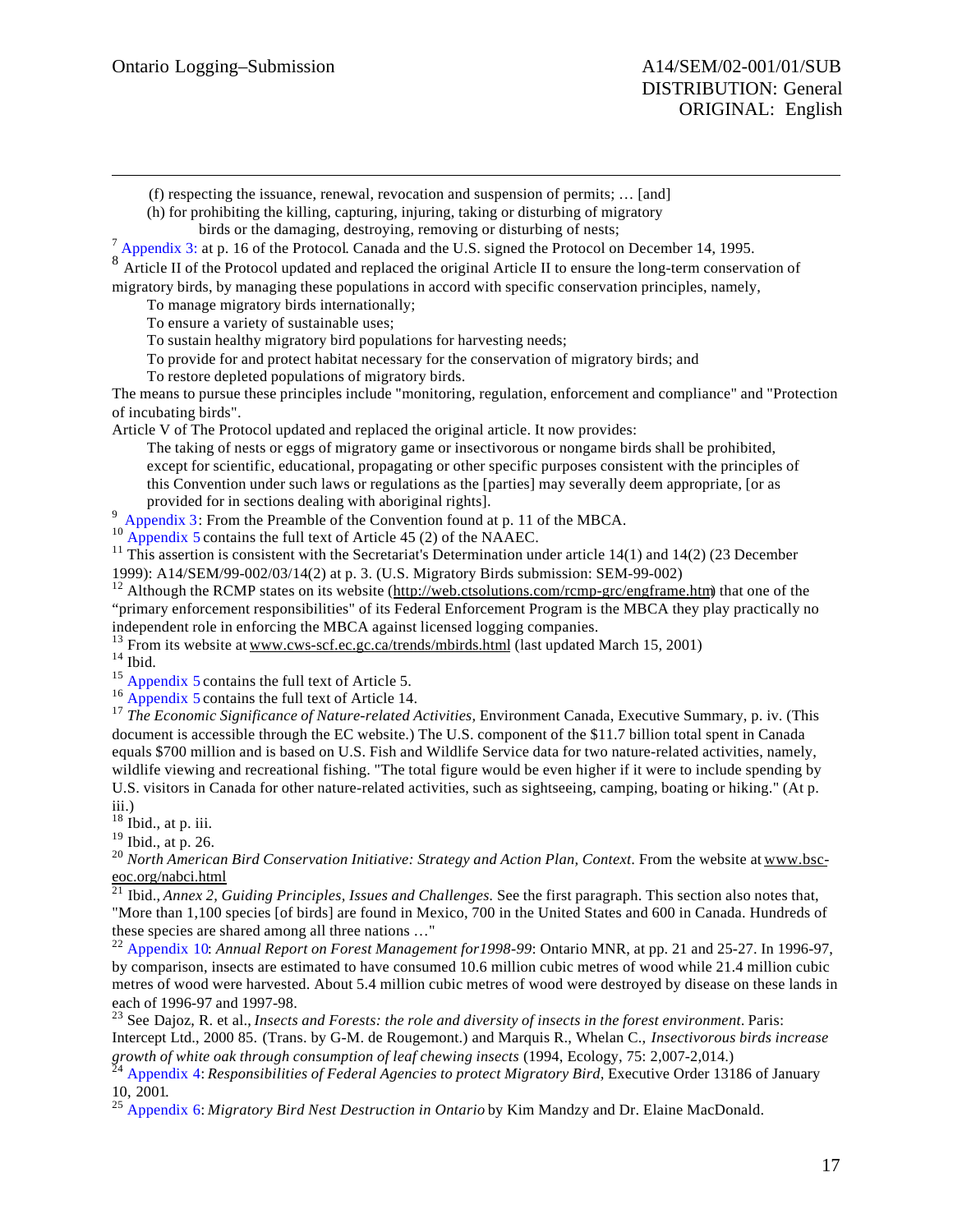$\overline{a}$ 

<sup>26</sup> For the Upper Spanish Forest the estimated number of nests destroyed is based on year 2000 data.

<sup>27</sup> J.A. Kennedy, Pam Dilworth-Christie and A.J. Erskine, 1999*: The Canadian Breeding Bird (Mapping) Census Database, Technical Report Series No. 342,* Canadian Wildlife Service, Ontario

<sup>28</sup> *Forest Management Plans* are more fully discussed in the next section of this submission.

<sup>29</sup> In some clear-cut areas a small number of trees will remain. For instance, if woodpeckers, a migratory bird identified under the provincial timber environmental assessment as requiring protection, are identified then that tree and several surrounding ones should not be cut. It is thus conceivable that such nests of migratory birds will be spared. Therefore, the assumption that all nests will be destroyed in a clear-cut area will overestimate the damage. On the other hand, the calculation does not include nests destroyed in selective and shelterwood cut areas. Thus, this latter factor will likely more than compensate for the overestimation mentioned above.

<sup>30</sup> Appendix 8: Tab (b). Email from Yvan Lafleur [NCR] to Kelly Marsden [NCR] dated April 10, 2001 re "Forestry-Incidental kills".

 $31$  The manual requires only that the "current status of the preferred habitat for selected wildlife species" be summarised as "an indicator of forest sustainability that is used to help describe the forest condition."

<sup>32</sup> During the preparation of *Forest Management Plans*, EC can be contacted for input. In fact, EC has produced a non-binding guideline for such instances (*Environmental assessment guideline for forest habitat of migratory birds*, which is available at: www.cws-scf.ec.gc.ca/publications/eval/forest/intro\_e.cfm). It is noteworthy that this guideline states: "Activities should be avoided during critical periods of the migratory birds' lifecycles (e.g., nesting or staging" and that "to maintain migratory bird habitat in forests…a FMP…must…time activities to reduce disturbance during critical periods of life cycles of migratory birds (e.g., nesting)." However, EC fails to take enforcement activities to ensure that this requirement (which parallels subs. 6(a), MBR) is adhered to.

<sup>33</sup> Submission ID: A14/SEM-99-002/01/SUB. at p. 7

<sup>34</sup> See Appendix 7.

<sup>35</sup> Appendix 10: *Annual Report on Forest Management* for *1998-99*, MNR, reports that 222,198 hectares of forest were harvested in Ontario in 1997-98 (at p.iii).

<sup>36</sup> On April 27, 1998, the Secretariat in a *Notification to Counsel* (SEM 97-001), a case involving Canada*,* said it: is mindful of the varied principles and approaches that can be applied to a definition or application of the term "effective enforcement". For example, under certain circumstances, other enforcement measures may be deemed more effective in securing compliance than an exclusive reliance on prosecutions. In that regard, it is not clear how Canada selects its enforcement responses to secure compliance with environmental law.

 $37$ Appendix 8: Tab (c).

<sup>38</sup> The then Minister of Natural Resources Canada, Ralph Goodale.

<sup>39</sup> Appendix 8: Tab (a).

<sup>40</sup> Appendix 8: Tab (f). In a letter dated June 4, 2001 Mr. Wendt invites forestry industry representatives, provincial authorities, and others to *Seeing the Forest for the Birds: a workshop on Forest Bird Conservation and Forest Management*. The purpose of the workshop is "to begin resolving the management issues that arise from the incidental take of migratory birds during forestry operations." As well, in an email dated February 23, 2001 to EC staff Mr. Wendt, in summarizing the minutes of the *Partners in Flight National Working Group* for the proposed workshop writes, "Migratory Birds Conservation Act regulations prohibit destruction of birds and their nests, but this occurs incidentally to forestry practices."

<sup>41</sup>Appendix 8: Tab (a), the second slide. One of the concluding slides, at p. "67" of the *Access* documents then says: -there is no solid basis to provide an exemption to the Convention's prohibitions in the case of incidental take

-if facts indicate a situation equivalent to what the judge reviewed in Cheviot, we can not give the proponents a priori assurance that they will not be subject to prosecution under s. 35.

<sup>42</sup> Ibid., Tab (a): at p. "68" of the *Access* documents, see also Mr. Wendt's letter of February 13, 2001 in Appendix 9. <sup>43</sup> Appendix 8: Tab (d), p. "18" of the *Access* documents.

 $44$  Ibid.

<sup>45</sup> Justice Dickson in *R. v. Chapin* [1979] 2 S.C.R. 121.

<sup>46</sup> For example, a steel factory in the course of its operations, illegally emits a toxic substance into the air thereby threatening people's health. The discharge is unintentional. To justify the toxic discharge as "incidental" to its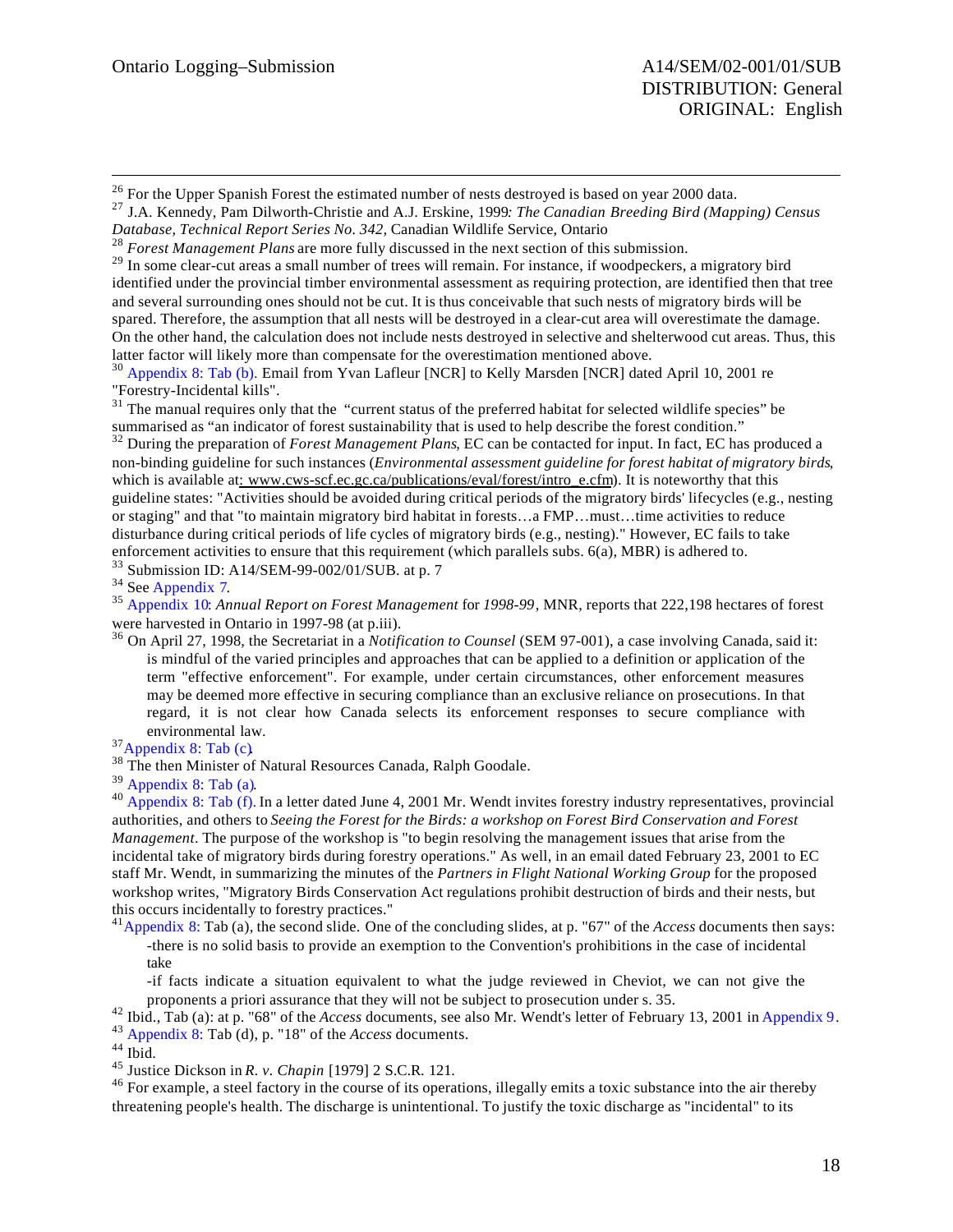operations does not justify a failure by the regulating agency to investigate or charge the violator, nor does it constitute a legal defence for the violator. Furthermore, to justify the emission as "incidental" to an economic activity is to put the economic value above environmental and health values, protected by the Canadian Parliament through laws made for the benefit of all Canadians. If the agency charged with enforcing the environmental law refuses to use the enforcement tool, then it is failing to fully carry out its mandate.

<sup>47</sup> Appendix 10: *The Annual Report on Forest Management for 1998-99, MNR.*, also notes (at p. 13) that: In 1997 the forest industry contributed significantly to the economy of Ontario with shipments of more than \$15.0 billion. Employment within the forest industry was 165,000. Included in this figure are direct, indirect, and induced jobs.

<sup>48</sup> Appendix 5 contains the full text of NAAEC, Article 45, the definitions section.

<sup>49</sup> Appendix 11: 81 D.L.R. (3d) 396, Manitoba Court of Appeal.

 $\overline{a}$ 

<sup>51</sup> *Daniels v. The Queen*, [1968] S.C.R. 517.

<sup>52</sup> At p. 401.

<sup>53</sup> At p. 403.

<sup>54</sup> See Appendix 8: Tab (a). Slide 20 or page "86" of the *Access to Information* documents.

<sup>55</sup> *Secretariat's Determination, A14/SEM/99-002/03/14(2),* (December 23, 1999): at p. 5.

<sup>56</sup> In *R. v. Sala* [1994] M.J. No. 127, *R. v. Sala ,* [1994] M.J. No. 127, Man. Prov. Ct., Crim. Div. a complex sting operation involving undercover officers was pursued to enforce ss. 12 and 30 of the MBR. The accused, a taxidermist, was alleged to have accepted two migratory birds for the purpose of preservation or mounting, and offered to sell the carcasses of five others. Similarly, in *R. v. Ford* [1996] N.J. No. 174, Nfld. Prov. Ct., an undercover sting operation was used to prevent the sale of migratory birds from a person who had legitimately hunted and possessed them but was prohibited under the MBR from selling them.

<sup>57</sup> See for example, *R v. Neptune Bulk Terminals (Canada) Ltd.* [2001] B.C.J. No. 798 (\$5,000 fine, sixteen birds killed), *R. v. Bayer* - File 000033 Ont. P.C., May 31, 2000 (\$40,000 fine, eight ducks killed), *R. v. Vancouver Wharves Ltd.,* Unreported Decision, June 8, 1992 (North Vancouver, Prov. Ct. of B.C.) (\$50,000 fine), and *R. v. West Coast Reduction Ltd.,* Unreported Decision October 1, 1998 (Prov. Ct. of B.C.) - File No. C35883-01 (\$22,500 fine, 350 migratory birds killed). In *R v. Neptune Bulk Terminals (Canada) Ltd.*, the Court ordered that in addition to the \$5,000 fine, the company was to pay \$25,000 to Environment Canada for the protection of migratory birds. <sup>58</sup> Appendix 5 has the full text of the Article 14.

<sup>59</sup> At the provincial level, forestry is covered by a class environmental assessment, which requires no specific measures to ensure that the MBR are followed. The province has only initiated one individual environmental assessment for a Forest Management Plan, but abandoned that process before it was completed.

<sup>60</sup> In *Hamilton-Wentworth (Regional Municipality) v. Canada* [2001] F.C.J. No. 627, Fed. Ct. –T.D., Environment Canada's Environment Control Branch stated that "The MBCA does not provide the legal authority to prevent or take action concerning the loss, degradation or disruption of migratory bird habitat, including nesting and breeding habitat, if this occurs outside of the nesting season." By implication, Environment Canada can provide such protection during the nesting season and, according to the MBCA, 1994, they can certainly do it for the purposes of preventing violations of its regulations.

<sup>61</sup> Appendix 12: *A Silvicultural Guide to Managing Southern Ontario Forests*, Technical Series, MNR, 2000 at pp. 382-83.

<sup>62</sup> This assertion is supported by the Secretariat's *Notification to the Council* under Article 15(1), (December 15, 2000), Submission ID: A14/SEM/99-002/11/ADV, p. 12.

<sup>63</sup> Appendix 1. Canada's *Compliance and Enforcement Policy for Wildlife*.

<sup>64</sup> Ibid., from the Introduction.

<sup>65</sup> Ibid., from the "Goals" section.

<sup>66</sup> Ibid., from the "Principles" section, namely principle II.

<sup>67</sup> See footnotes 56 and 57 for examples of cases prosecuted under the MBCA.

<sup>68</sup> Appendix 1: *Compliance and Enforcement Policy*, in the "Definitions" section.

 $69$  Appendix 5 contains the full text of Article 14 (1).

<sup>70</sup> Appendix 9 contains all of the correspondence related to this exchange.

 $50$  At p. 400.